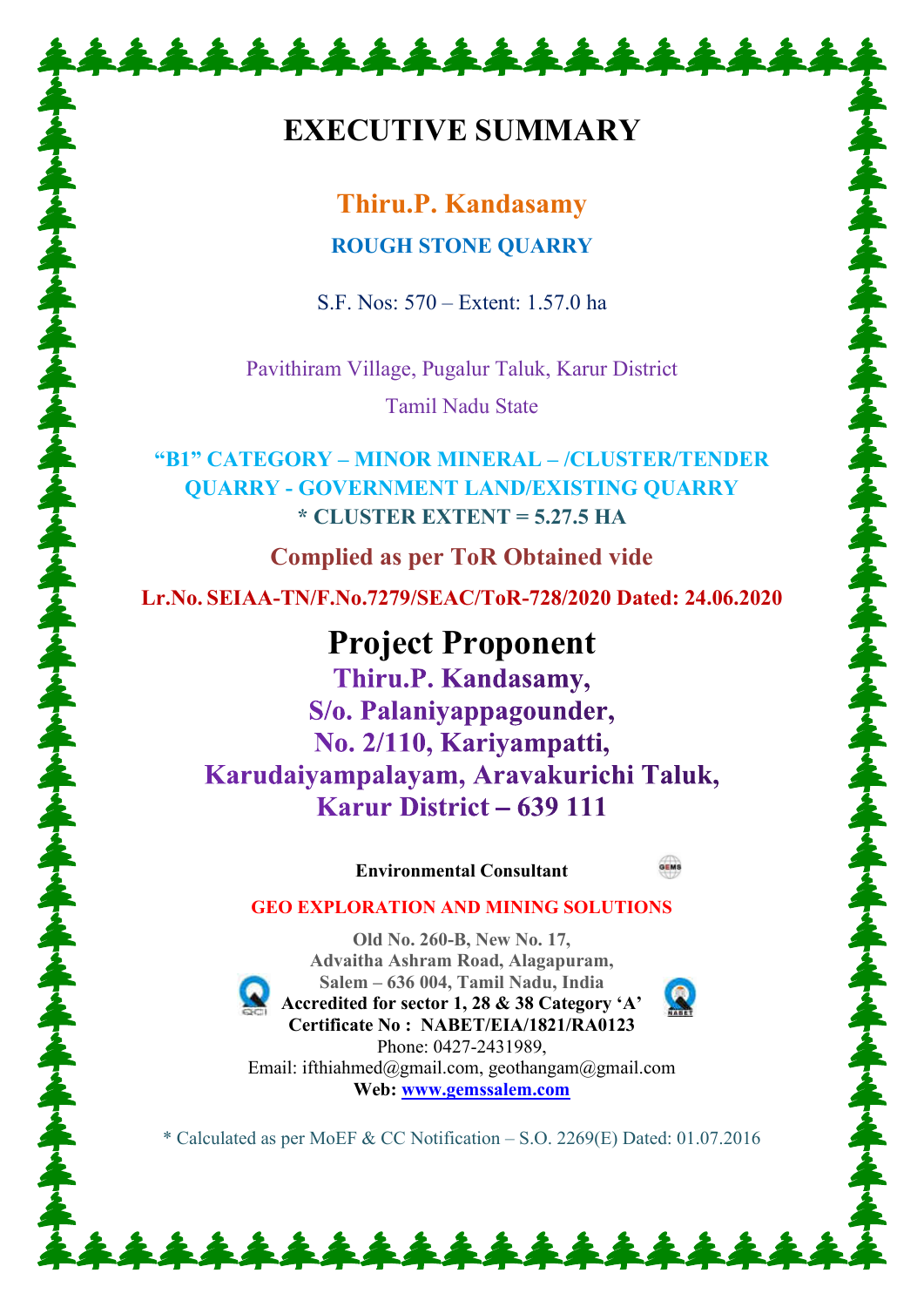#### **1. INTRODUCTION**

 Rough Stone is the major requirement for construction industry. This EIA Report is prepared by considering Cumulative load of proposed & existing within 500m radius from the proposal of Thiru. P. Kandasamy Rough Stone Quarry over an extent of 1.57.0 Ha at Pavithiram village, Pugalur taluk, Karur District and Tamil Nadu State.

 This EIA report is prepared by considering Cumulative load of proposed & existing Rough Stone Cluster Quarries consisting of One Proposed and one Existing Lease Quarries with total extent of Cluster of 5.27.5 ha the cluster area calculated as per MoEF & CC Notification S.O. 2269(E) Dated 1st July 2016.

 Environmental Impact Assessment (EIA) study is a process, used to identify the Environmental, Social and Economic impacts of a project prior to decision-making. EIA systematically examines both beneficial and adverse consequences of the proposed project and ensure that these impacts are taken into account during the project designing.

 This EIA Report is prepared in compliance with ToR obtained vide letter No Lr No. SEIAA-TN/F.No.7279/SEAC/ToR-728/2020 Dated: 24.06.2020.

The Baseline Monitoring study has been carried out during winter season (October - December 2020) considering the provisions of MoEF & CC Office Memorandum Dated: 29.08.2017 and MoEF & CC Notification S.O. 996 (E) Dated: 10.04.2015.

# **"Draft EIA report prepared on the basis of ToR Issued for carrying out public hearing for the grant of Environmental Clearance from SEIAA, Tamil Nadu"**

| <b>Name of the Project Proponent</b> | Thiru. P. Kandasamy                      |
|--------------------------------------|------------------------------------------|
|                                      | No.2/110, Kariyampatti,                  |
| <b>Address</b>                       | Karudaiyampalayam,                       |
|                                      | Pugalur Taluk,                           |
|                                      | Karur $-639$ 111.                        |
| <b>Mobile No</b>                     | 9843936346                               |
| E-Mail                               | srimuruganbluemetals $@$ rediff.mail.com |

#### **1.1 DETAILS OF PROJECT PROPONENT –**

# **The project proponent is an individual.**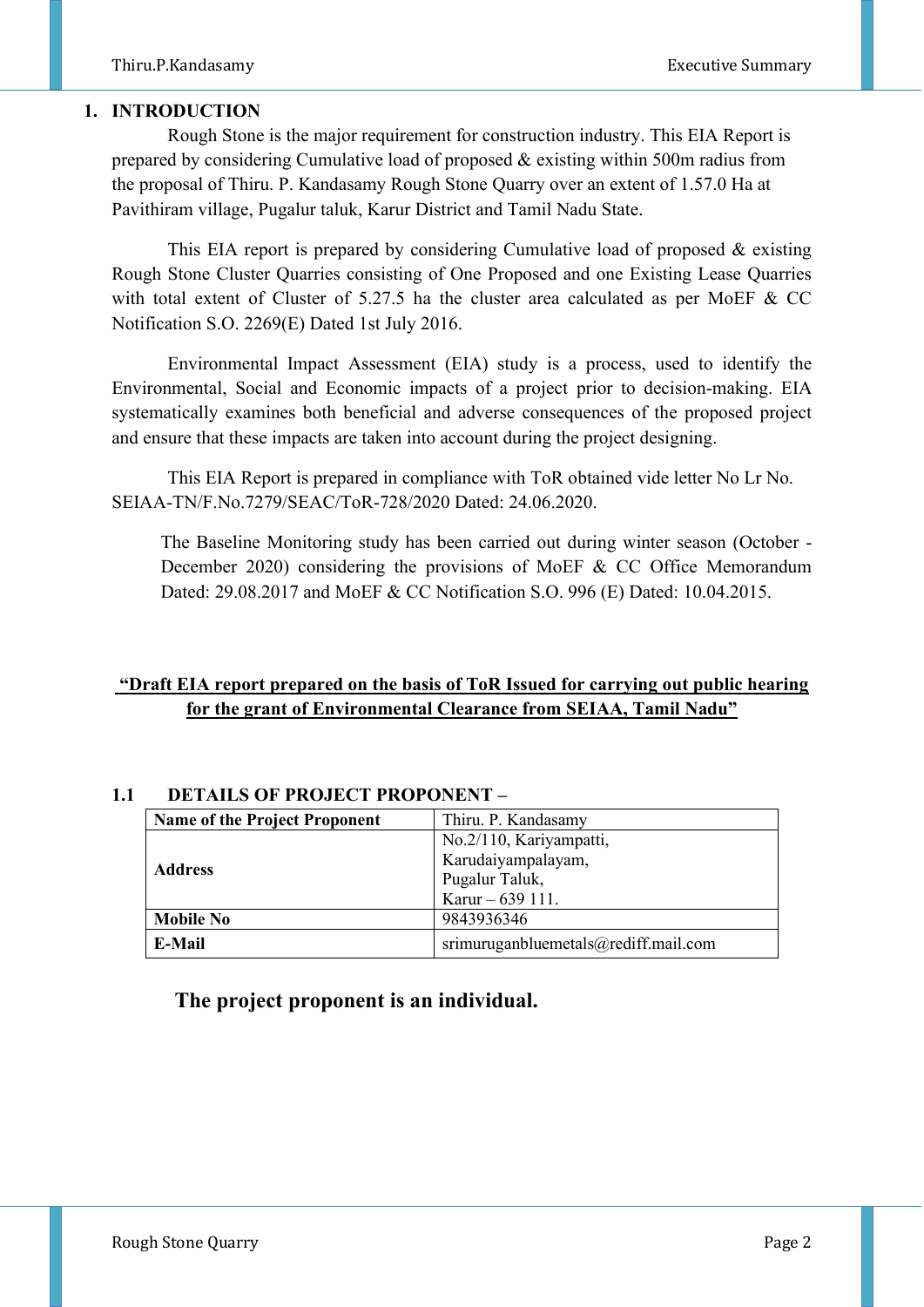| <b>QUARRY DETAILS WITHIN 500 M RADIUS</b><br>1.2   |                                                                                                                                      |                        |               |                                                                                                     |  |  |
|----------------------------------------------------|--------------------------------------------------------------------------------------------------------------------------------------|------------------------|---------------|-----------------------------------------------------------------------------------------------------|--|--|
| <b>PROPOSED QUARRY</b>                             |                                                                                                                                      |                        |               |                                                                                                     |  |  |
| <b>CODE</b>                                        | Name of the Proponent and<br><b>Address</b>                                                                                          | S.F.<br><b>Nos</b>     | <b>Extent</b> | <b>Status</b>                                                                                       |  |  |
| <b>P1</b>                                          | Thiru.P.Kandasamy,<br>S/o.Palaniyappagounder,<br>No.2/110, Kariyampatti,<br>Karudaiyampalayam,<br>Pugalur Taluk,<br>Karur - 639 111. | 570                    | $1.57.0$ ha   | <b>TOR</b> obtained Vide<br>Lr No.SEIAA-<br>TN/F.NO.7279/SEAC/<br>ToR-728//2020<br>Dated:24.06.2020 |  |  |
|                                                    | <b>TOTAL</b>                                                                                                                         |                        | $1.57.0$ ha   |                                                                                                     |  |  |
|                                                    |                                                                                                                                      | <b>EXISTING QUARRY</b> |               |                                                                                                     |  |  |
| <b>CODE</b>                                        | Name of the Proponent and<br><b>Address</b>                                                                                          | <b>S.F.Nos</b>         | <b>Extent</b> | <b>Lease Period</b>                                                                                 |  |  |
| E1                                                 | Thiru.K.Ashok Kumar,<br>S/o.Kandasamy,<br>No.2/110, Kariyampatti,<br>Karudayapalayam Village,<br>Pugalur Taluk,<br>Karur District.   | 568                    | 3.70.5 ha     | $07.02.2018 - 06.02.2023$                                                                           |  |  |
|                                                    | <b>TOTAL</b>                                                                                                                         |                        | $3.70.5$ ha   |                                                                                                     |  |  |
| <b>ABANDONED QUARRIES / LEASE EXPIRED QUARRIES</b> |                                                                                                                                      |                        |               |                                                                                                     |  |  |
| <b>CODE</b>                                        | Name of the Proponent and<br><b>Address</b>                                                                                          | <b>S.F.Nos</b>         | <b>Extent</b> | <b>Lease Period</b>                                                                                 |  |  |
|                                                    |                                                                                                                                      |                        |               |                                                                                                     |  |  |
| 5.27.5 Ha<br><b>TOTAL CLUSTER EXTENT</b>           |                                                                                                                                      |                        |               |                                                                                                     |  |  |

# **TABLE 1.3 SALIENT FEATURES OF THE PROPOSAL – P1**

| Name of the Mine                     | Thiru. P. Kandasamy- Rough Stone Quarry                                                                                                                                                     |              |  |
|--------------------------------------|---------------------------------------------------------------------------------------------------------------------------------------------------------------------------------------------|--------------|--|
| Toposheet No                         | $58 - F/13$                                                                                                                                                                                 |              |  |
| Latitude Betwen                      | 10° 57' 05.74"N to 10° 57' 10.50"N                                                                                                                                                          |              |  |
| Longitude Between                    | 77° 59' 25.03"E to 77° 59' 31.76"E                                                                                                                                                          |              |  |
| <b>Highest Elevation</b>             | 158 m AMSL                                                                                                                                                                                  |              |  |
| Proposed Depth of Mining             | 41 m bgl $(40m + 1m)$<br>$(158m$ AMSL $-117m$ AMSL)                                                                                                                                         |              |  |
| Water Level in the surrounds<br>area | $50 - 55$ m bgl                                                                                                                                                                             |              |  |
| Method of Mining                     | Opencast Mechanized Mining Method involving Jackhammer<br>drilling and Controlled blasting using slurry explosives                                                                          |              |  |
| Topography                           | The lease applied area exhibits plain terrain covered by topsoil<br>formation of 1 m average thickness and massive Charnockite<br>formation is notice below and sloping towards North West. |              |  |
|                                      | Tractor mounted compressor with Jack<br>Hammer                                                                                                                                              | 6            |  |
| <b>Machinery Proposed</b>            | Excavator bucket & Rock breaker attached                                                                                                                                                    |              |  |
|                                      | <b>Tippers</b>                                                                                                                                                                              | $\mathbf{3}$ |  |
|                                      | Controlled Blasting Method by shot hole drilling and small dia of                                                                                                                           |              |  |
| <b>Proposed Blasting Method</b>      | 25mm slurry explosive are proposed to be used for shattering and                                                                                                                            |              |  |
|                                      | heaving effect for removal and winning of Rough Stone. No deep                                                                                                                              |              |  |
|                                      | hole drilling is proposed.                                                                                                                                                                  |              |  |
| <b>Manpower Proposed</b>             | 26 Nos                                                                                                                                                                                      |              |  |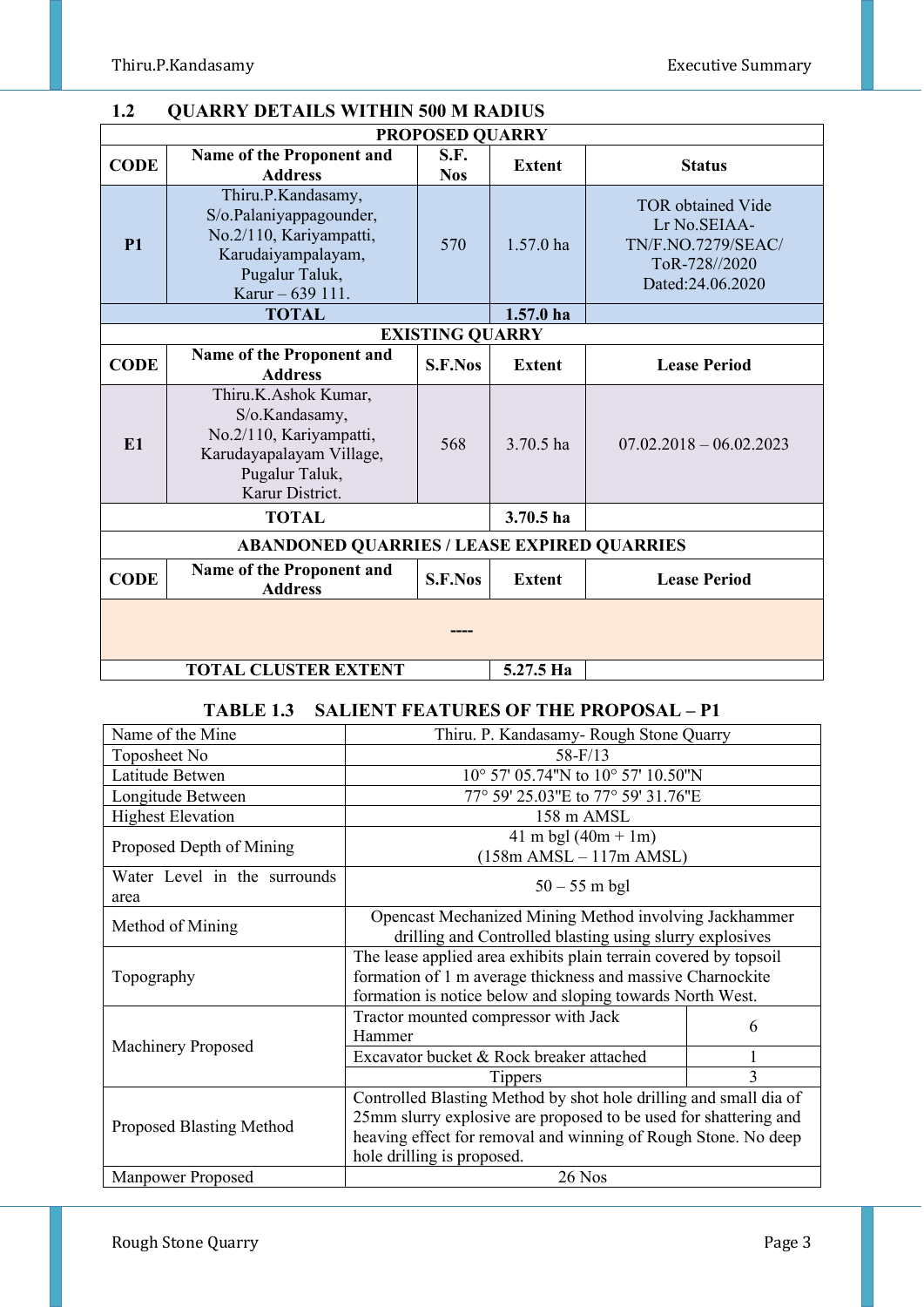| Mining Plan Period / Lease              | 5Years/5Years                                                         |                                                                  |  |
|-----------------------------------------|-----------------------------------------------------------------------|------------------------------------------------------------------|--|
| Period<br><b>Ultimate Pit Dimension</b> |                                                                       |                                                                  |  |
|                                         | 162 L (m) x 111 W (m) x 41 D bgl (m)                                  |                                                                  |  |
|                                         | Canal<br>Tank                                                         | $1.5km$ SE<br>1.7km SE                                           |  |
| Nearby Water Bodies                     |                                                                       |                                                                  |  |
|                                         | Amaravathi River                                                      | 3.7km SE                                                         |  |
| 500 m Radius Quarries                   |                                                                       | Proposed Quarry $-1$ No (1.57.0 ha)                              |  |
|                                         |                                                                       | Existing Quarry $-1$ No (3.70.5 ha)                              |  |
| Project Cost                            |                                                                       | Rs. 60,10,100/-                                                  |  |
| CER Cost @ 2% of Project Cost           |                                                                       | Rs 1,20,500                                                      |  |
| <b>EMP</b> cost                         |                                                                       | Rs. 3,80,000/-                                                   |  |
|                                         |                                                                       | Proposed to plant 225 trees in 2000 Sqm area 7.5 m & 10m Safety  |  |
| Greenbelt Development Plan              | Zone                                                                  |                                                                  |  |
| <b>Nearest Reserve Forest</b>           | Nil                                                                   |                                                                  |  |
| Proposed Water Requirement              | 3 KLD                                                                 |                                                                  |  |
| <b>Nearest Habitation</b>               | 1km Northeast                                                         |                                                                  |  |
|                                         | About 6 Houses are located 320m South West side                       |                                                                  |  |
|                                         | <b>Rough Stone</b>                                                    | <b>Topsoil</b>                                                   |  |
| Geological Resources in m <sup>3</sup>  | 6,28,000                                                              | 15,700                                                           |  |
| Mineable Reserves in m <sup>3</sup>     | 1,65,730                                                              | 5,115                                                            |  |
|                                         |                                                                       | The above topsoil shall be excavated and preserved separately at |  |
|                                         |                                                                       | 7.5 m Safety barrier Zone and subsequently will be utilized in   |  |
|                                         | spreading over reclaimed areas for plantation during mine closure     |                                                                  |  |
|                                         | stage. Precautions will be taken to limit the height of the topsoil   |                                                                  |  |
| <b>Topsoil Conservation</b>             | dump from 3 to 4 meters in order to preserve its fertility and shelf  |                                                                  |  |
|                                         | life. It will be suitably protected from soil erosion and infertility |                                                                  |  |
|                                         | by constructing a retaining wall at the foot wall side and by         |                                                                  |  |
|                                         | planting fodder grass and leguminous plants during temporary          |                                                                  |  |
|                                         | storage.                                                              |                                                                  |  |

# **1.3 STATUTORY DETAILS**

- The proponent participated in tender and awarded Rough Stone Quarry Lease Dated :26.02.2019
- Precise Area Communication Letter was issued by the District Collector Rc.No.143/Mines/2019 Dated:06.03.2019
- The Mining Plan was prepared and got approved by Deputy Director, Department of Geology and Mining Rc.No.143/Mines/2019 Dated:06.09.2019
- Proponent applied for ToR for Environmental Clearance vides online Proposal No. SIA/TN/MIN/44985/2019 Dated:18/10/2019

# **2. PROJECT DESCRIPTION**

• The proposed project is site specific and there is no additional area required for this project. There is no effluent generation/discharge from the proposed quarries. Rough Stone is proposed to be excavated by opencast mechanized method involving splitting of rock mass of considerable volume from the parent rock mass by jackhammer drilling and blasting, hydraulic excavators are used for loading the Rough Stone from pithead to the needy crushers and rock breakers to avoid secondary blasting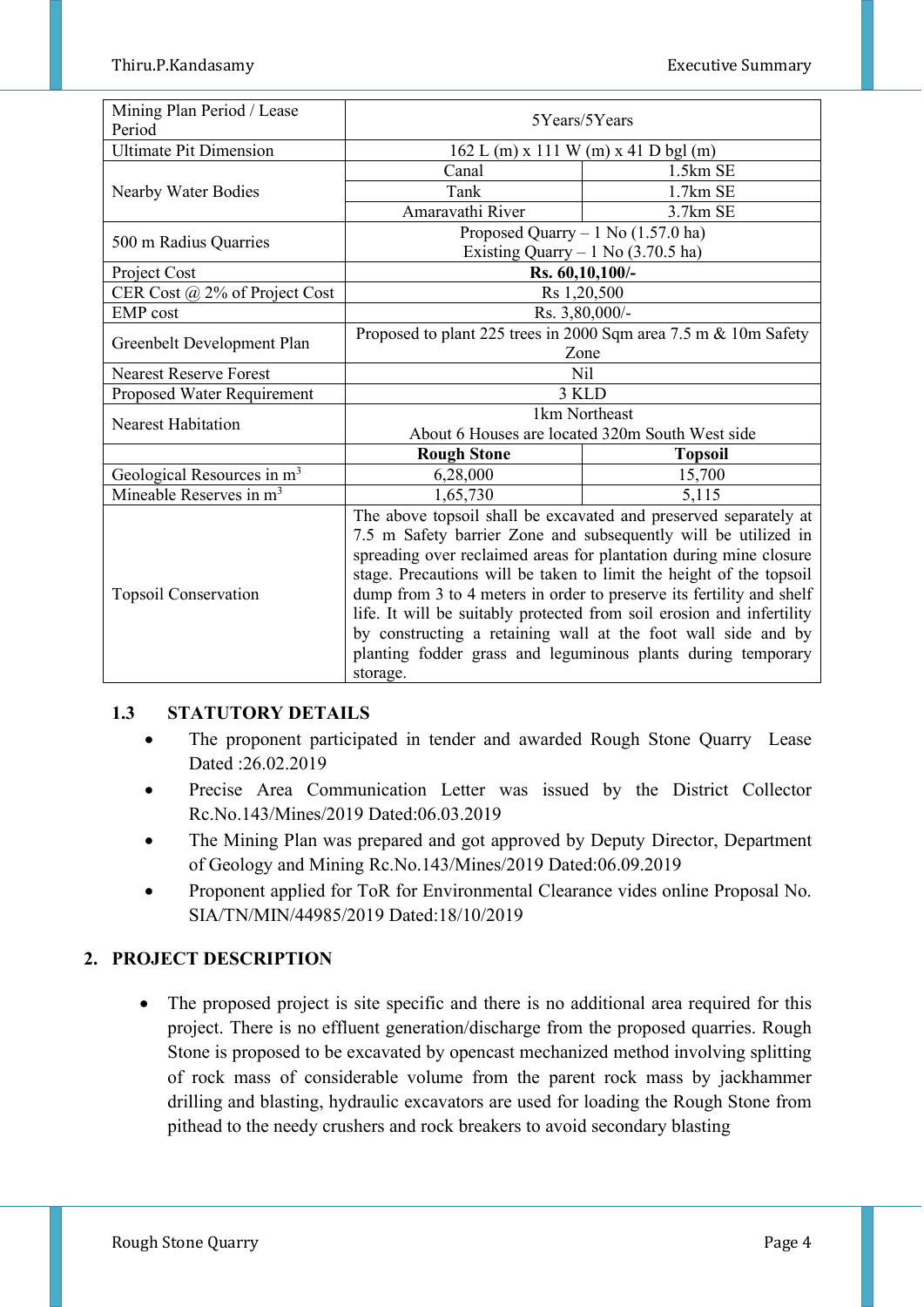### **2.1 SITE CONNECTIVITY TO THE PROJECT AREA**

| <b>Nearest Roadway</b>            | $NH - 47$ – Coimbatore – Trichy – 430m –  |  |
|-----------------------------------|-------------------------------------------|--|
|                                   | North                                     |  |
|                                   | $SH - 21 - Pollachi - Karur - 1.5km - SE$ |  |
| <b>Nearest Village/Habitation</b> | Muttusholipm $1.0$ Km $-$ NE              |  |
| <b>Nearest Town</b>               | K.Paramathi $-9$ Km $-NW$                 |  |
| <b>Nearest Railway</b>            | Karur $-10.5$ Km $-NE$                    |  |
| <b>Nearest Airport</b>            | Trichy - $82 \text{ km} - \text{SE}$      |  |
| <b>Seaport</b>                    | Thoothukudi- $243 \text{ km} - \text{SE}$ |  |

# **2.2 LAND USE PATTERN OF THE PROPOSED PROJECTS**

| <b>Description</b>   | Present area in (ha) | Area at the end of life of<br>quarry (Ha) |
|----------------------|----------------------|-------------------------------------------|
| Area under quarry    | 0.96.3               | 1.17.0                                    |
| Infrastructure       | Nil                  | 0.01.0                                    |
| Roads                | 0.02.0               | 0.02.0                                    |
| Green Belt           | Nil                  | 0.20.0                                    |
| $Un - utilized area$ | 0.58.7               | 0.17.0                                    |
| <b>Grand Total</b>   | 1.57.0               | 1.57.0                                    |

# **2.3 OPERATIONAL DETAILS OF LEASE APPLIED AREA**

|                                                       | <b>DETAILS</b>                            |                                        |  |
|-------------------------------------------------------|-------------------------------------------|----------------------------------------|--|
| <b>PARTICULARS</b>                                    | <b>Rough Stone</b><br>(5Year Plan Period) | <b>Topsoil</b><br>(2 Year Plan Period) |  |
| Geological Resources in m <sup>3</sup>                | 6,28,000                                  | 15,700                                 |  |
| Mineable Reserves in $m3$                             | 1,65,730                                  | 5,115                                  |  |
| Production for five-year plan period in $m3$          | 1,65,730                                  | 5,115                                  |  |
| Mining Plan Period                                    |                                           | 5Years                                 |  |
| Number of Working Days                                |                                           | 300 Days                               |  |
| Production per day in $m3$                            | 110                                       | 3                                      |  |
| No of Lorry loads $(12 \text{ m}^3 \text{ per load})$ | $9$ Nos                                   | Will be preserved in<br>safety barrier |  |
| Total Depth of Mining                                 | $41m$ bgl                                 |                                        |  |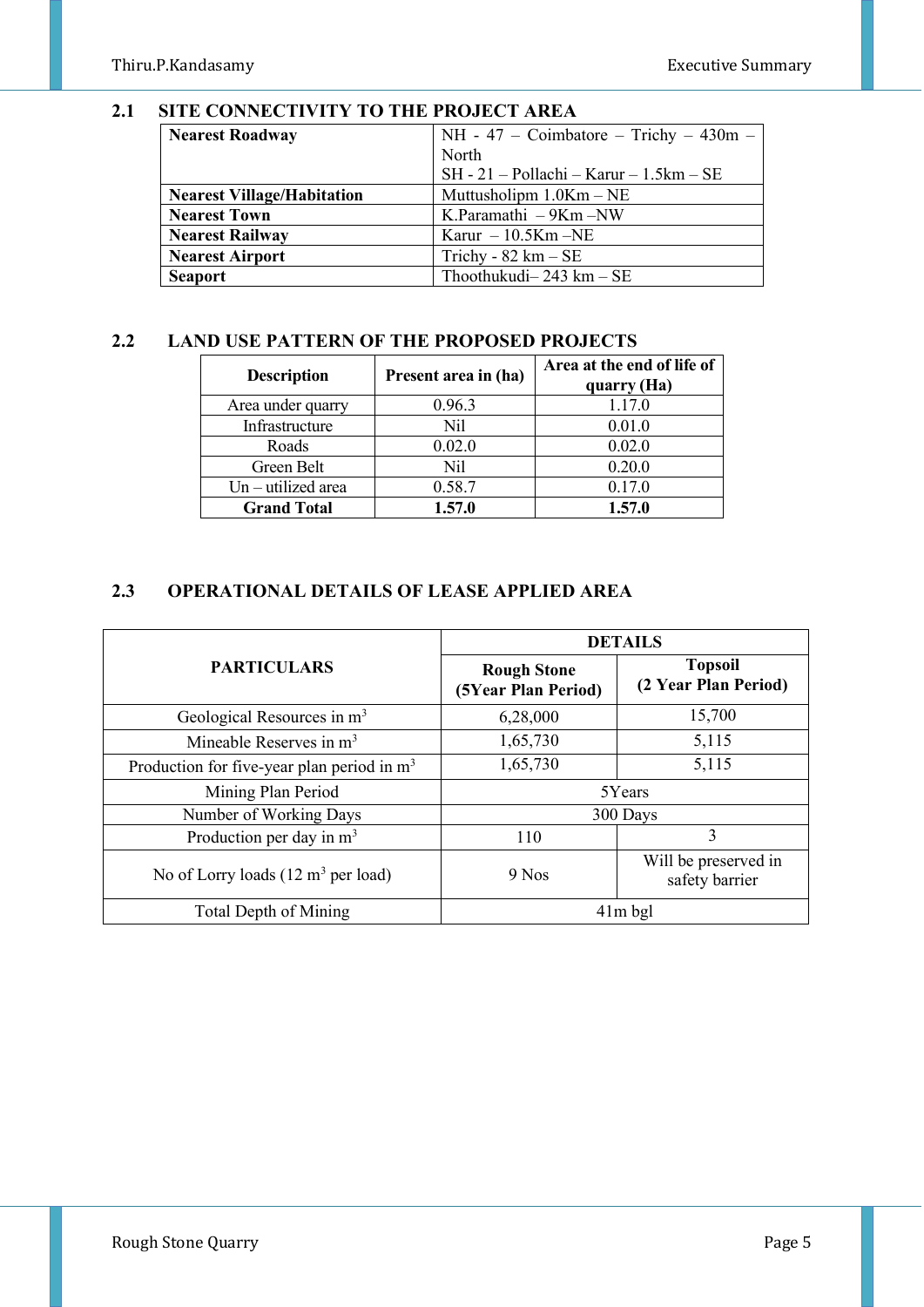

# **FIGURE – 1: GOOGLE IMAGE SHOWING PROJECT AREA**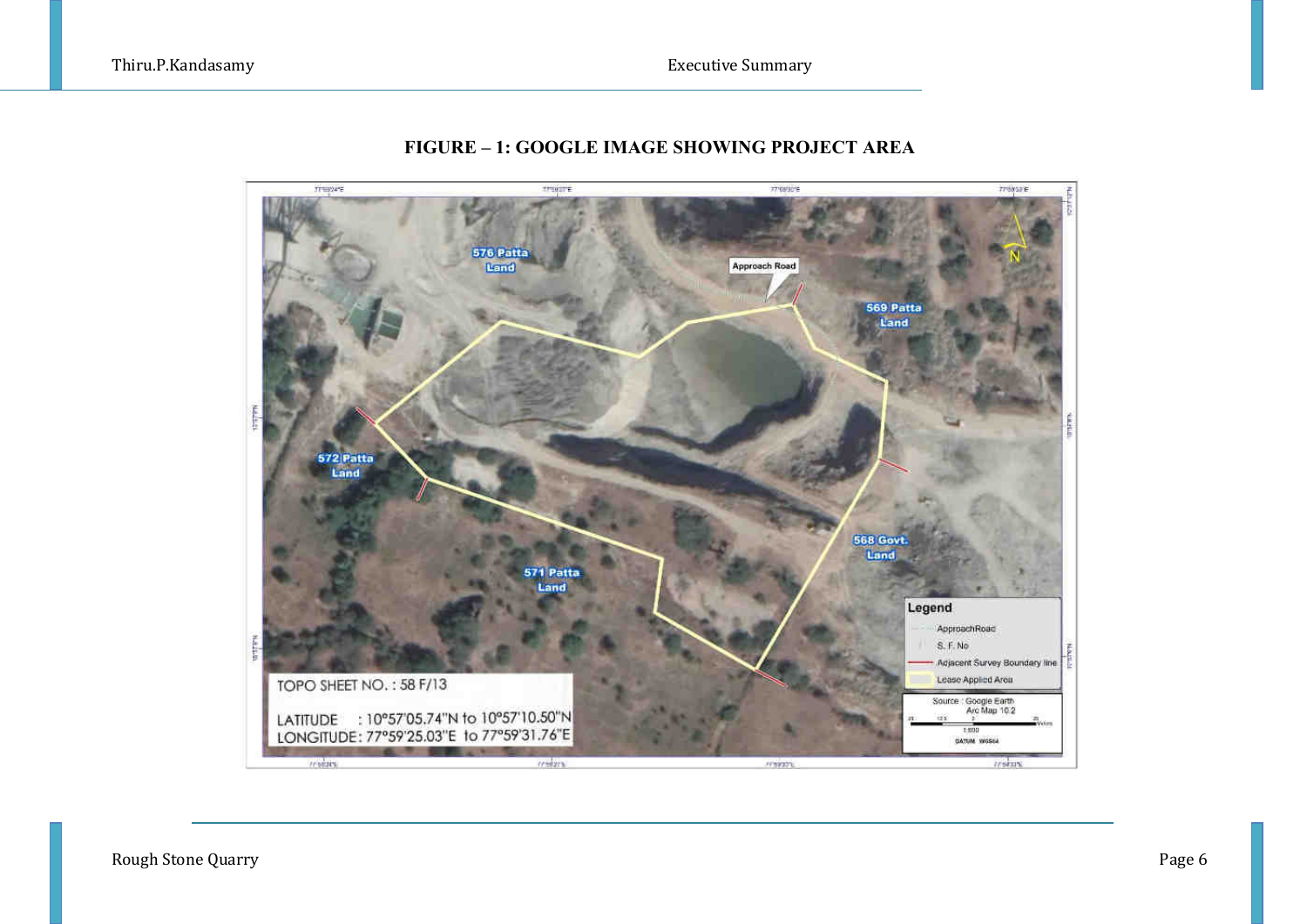Thiru.P.Kandasamy Executive Summary



**FIGURE – 2: GOOGLE IMAGE SHOWING CLUSTER (500 m QUARRIES)**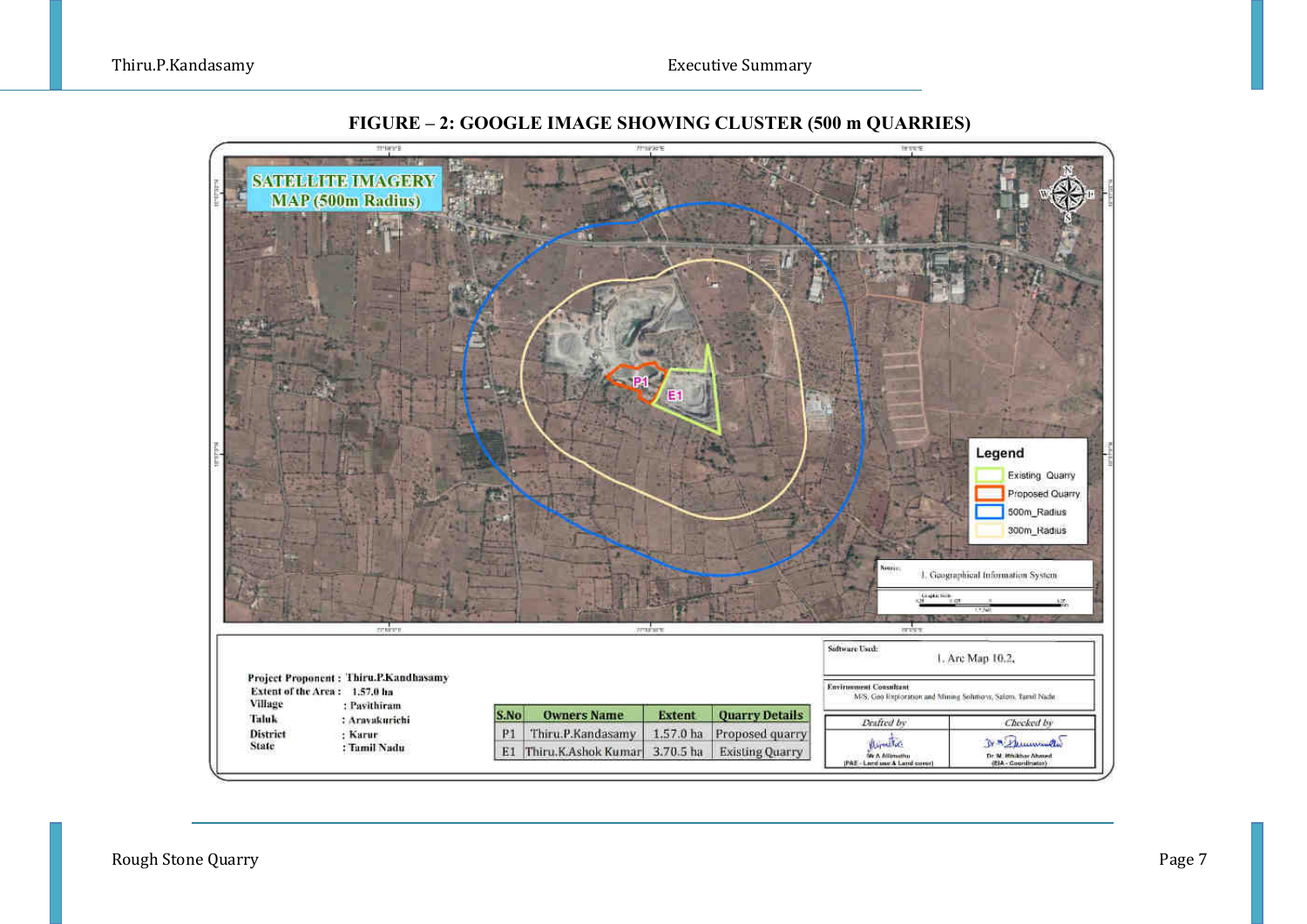Thiru.P.Kandasamy Executive Summary



## **FIGURE – 3: TOPOSHEET MAP COVERING 10 KM RADIUS**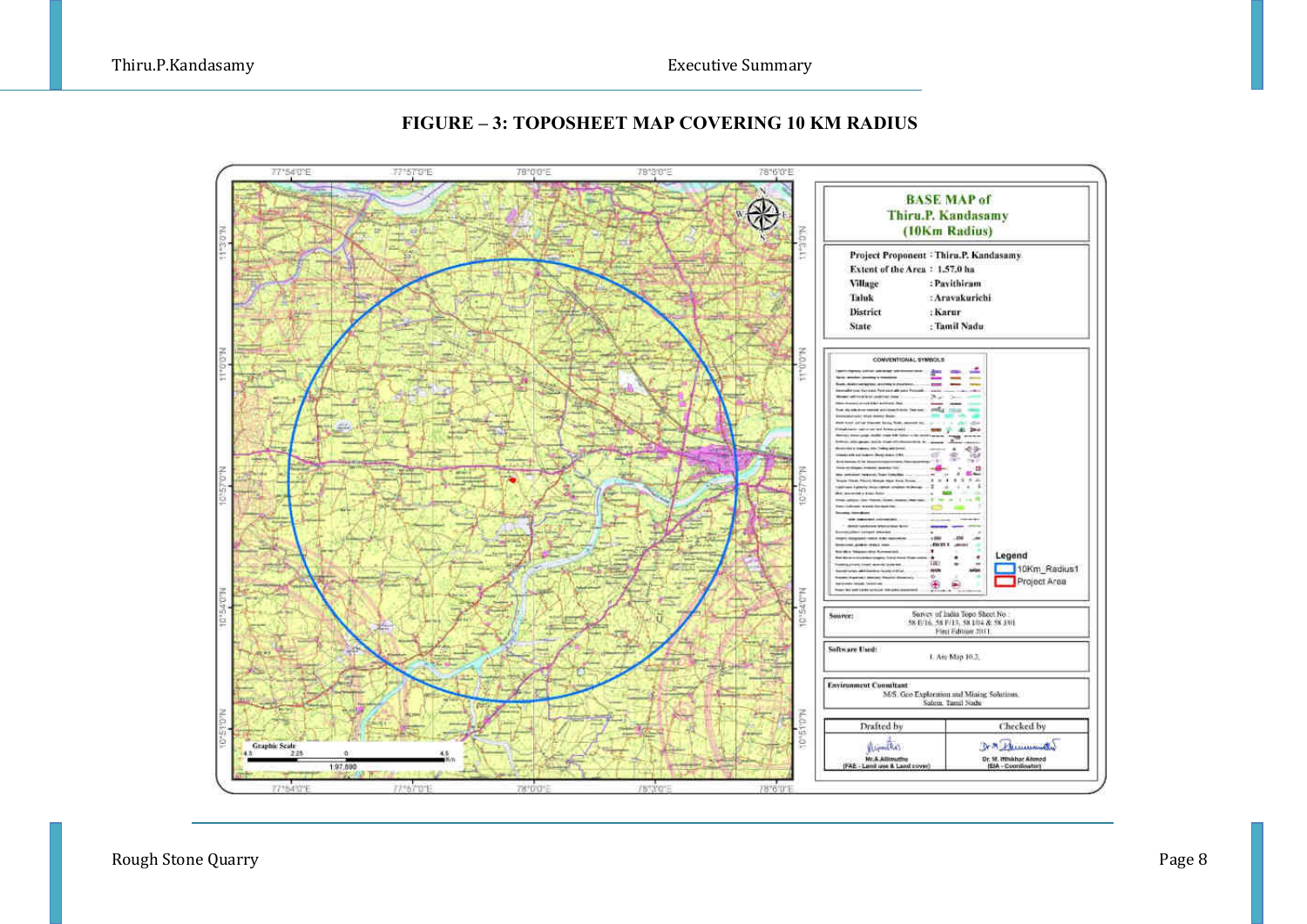

**FIGURE – 4: QUARRY LEASE PLAN & SURFACE PLAN** 

**FIGURE – 5: PHOTOGRAPHS OF THE PROJECT AREA** 



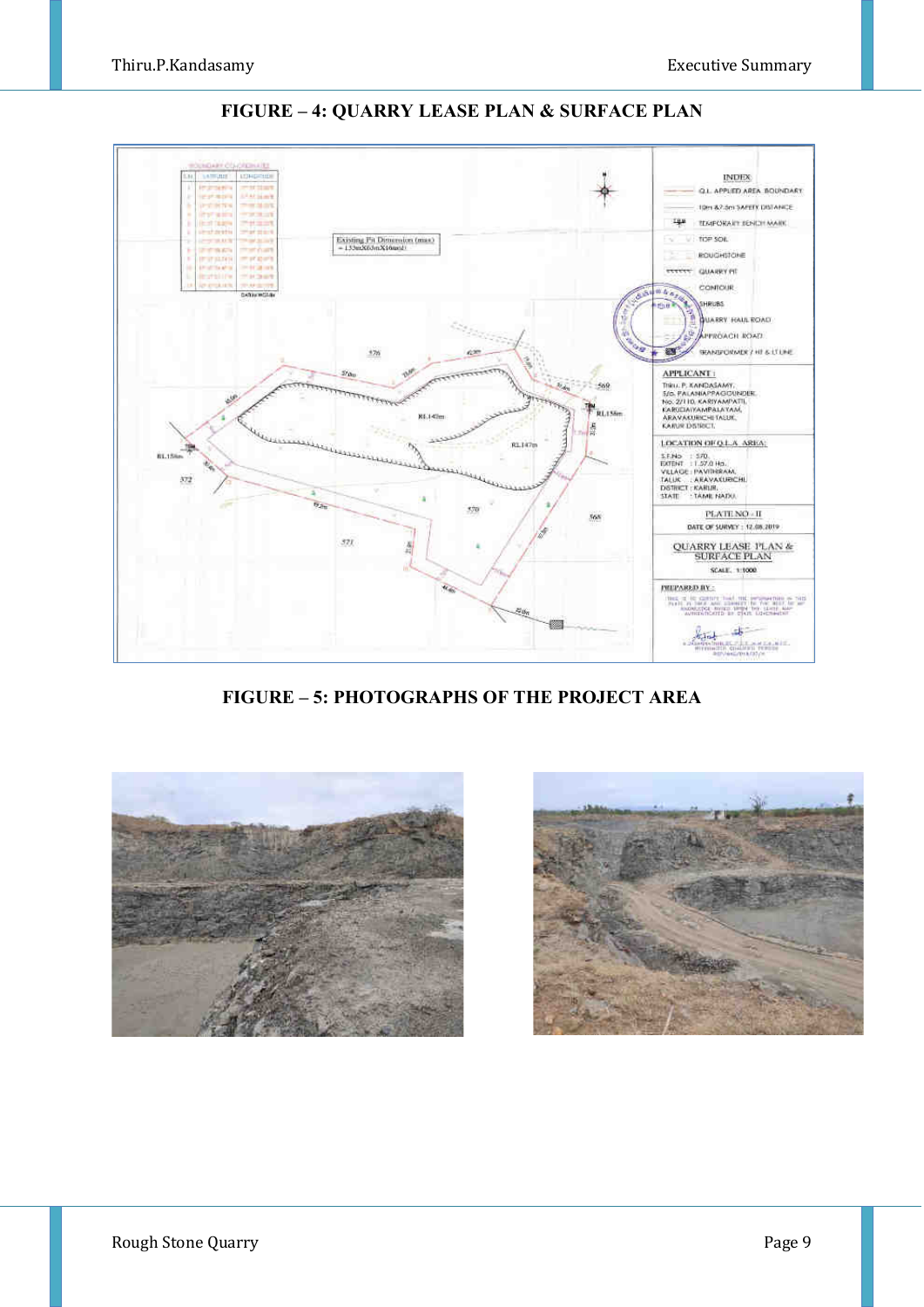## **2.4 METHOD OF MINING**

 Proposed Method of Mining is common for all the Proposed Projects – The method of mining is Opencast Mechanized Mining Method is being proposed by formation of 5.0 meter height bench with a bench width not less than the bench height.

 The Rough Stone is a batholith formation and the splitting of rock mass of considerable volume from the parent rock mass will be carried out by deploying jackhammer drilling and Slurry Explosives will be used for blasting. Hydraulic Excavators attached with Rock Breakers unit will be deployed for breaking large boulders to required fragmented sizes to avoid secondary blasting and hydraulic excavators attached with bucket unit will be deployed for loading the Rough Stone into the tippers and then the stone is transported from pithead to the nearby crushers

# **2.5 PROPOSED MACHINERY DEPLOYMENT**

| SNO. | TYPE                                      | NOS. | <b>SIZE/CAPACITY</b>                 | <b>MOTIVE POWER</b> |
|------|-------------------------------------------|------|--------------------------------------|---------------------|
|      | <b>Tractor Mounted Compressor</b>         |      | 40 HP                                | Diesel Drive        |
|      | Jack Hammer                               |      | 32 mm dia                            | Compressed air      |
|      | Excavator with Bucket / Rock Breaker Unit |      | $(0.90 \text{ m}^3)$ Bucket Capacity | Diesel Drive        |
|      | Tippers / Dumpers                         |      | $5/10$ Tonnes                        | Diesel Drive        |

## **2.6 CONCEPTUAL MINING PLAN/ FINAL MINE CLOSURE PLAN**

Conceptual mining plan is prepared with an object of long-term systematic development of benches, lay outs, selection of permanent ultimate pit limit, depth of quarrying and ultimate pit, selection of sites for construction of infrastructure etc. The ultimate pit size is designed based on certain practical parameters such as economical depth of quarrying, safety zones, permissible area etc.

#### **2.7 ULTIMATE PIT DIMENSION**

| Pit | Length $(Max)$ $(m)$ | Width $(Max)$ (m) | Depth (Max) (m) |
|-----|----------------------|-------------------|-----------------|
|     | '62                  |                   | $41m$ bgl       |

#### **3.0 DESCRIPTION OF THE ENVIRONMENT**

Field monitoring studies to evaluate the base line status of the project site were carried out covering October 2020, November 2020 & December 2020 as per CPCB guidelines. Environmental Monitoring data has been collected with reference to proposed mine by Enviro – Tech Services Certified & MoEF Notified Laboratory

#### **3.1 ENVIRONMENT MONITORING ATTRIBUTES**

| Sl.No. | <b>Attributes</b>      | <b>Parameters</b>                                           | <b>Source and Frequency</b>                                                     |
|--------|------------------------|-------------------------------------------------------------|---------------------------------------------------------------------------------|
|        | Ambient Air<br>Quality | $PM_{10}$ , PM $_{2.5}$ , SO <sub>2</sub> , NO <sub>x</sub> | Continuous 24 hourly samples<br>twice a week for three months<br>at 8 locations |
|        | Meteorology            | Wind speed and direction,                                   | Near project site continuous                                                    |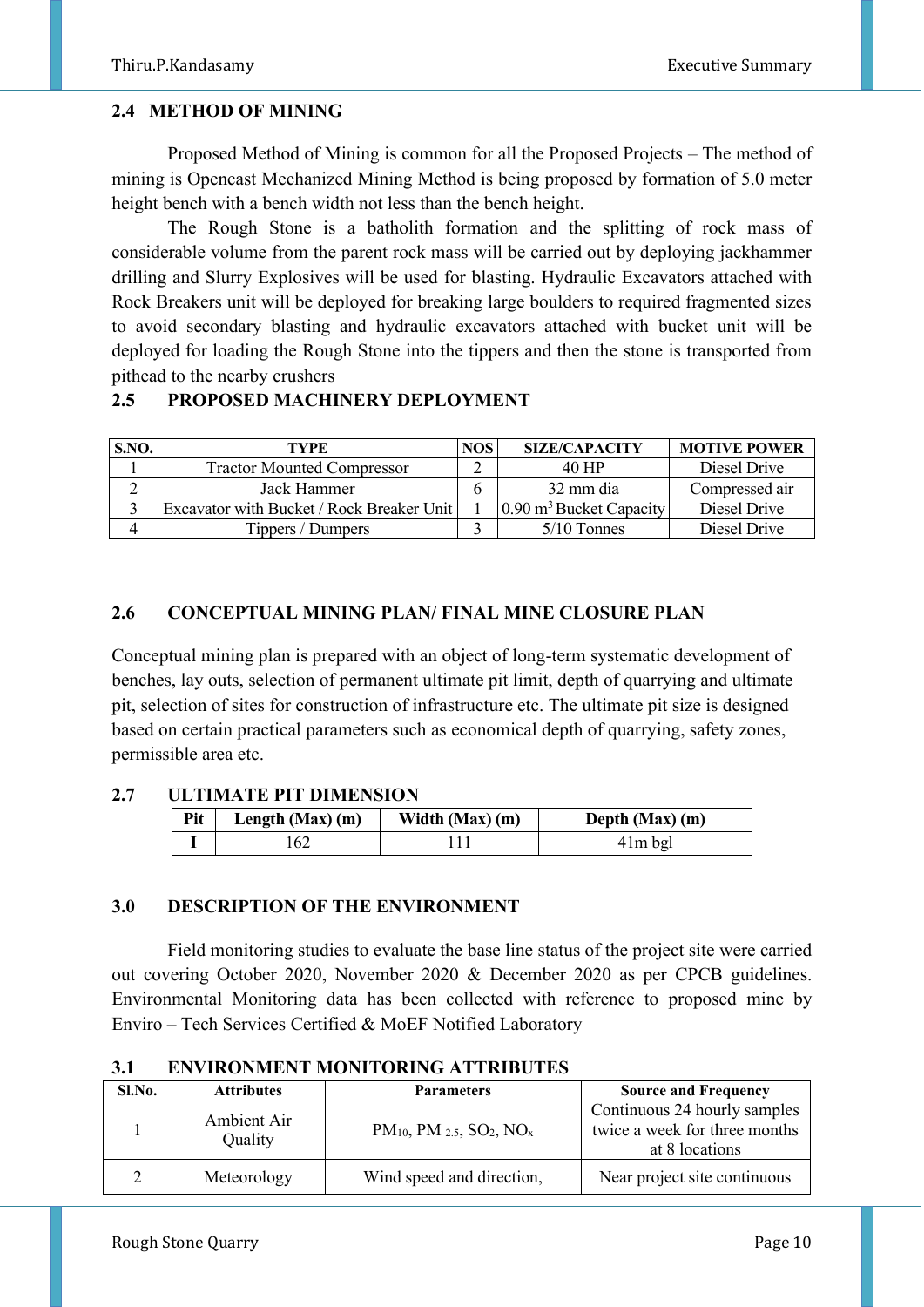|                |                      | temperature, relative humidity and | for three months with hourly  |
|----------------|----------------------|------------------------------------|-------------------------------|
|                |                      | rainfall                           | recording and from secondary  |
|                |                      |                                    | sources of IMD station        |
|                |                      |                                    | Grab samples were collected   |
| 3              | Water quality        | Physical, Chemical and             | at 6 ground water and 1       |
|                |                      | Bacteriological parameters         | surface water locations once  |
|                |                      |                                    | during study period.          |
|                |                      | Existing terrestrial and aquatic   | Limited primary survey and    |
| $\overline{4}$ | Ecology              | flora and fauna within 10 km       | secondary data was collected  |
|                |                      | radius circle.                     | from the Forest department.   |
|                |                      |                                    | 7 locations - data monitored  |
| 5              | Noise levels         | Noise levels in $dB(A)$            | once for 24 hours during EIA  |
|                |                      |                                    | study                         |
| 6              | Soil Characteristics | Physical and Chemical Parameters   | Once at 5 locations during    |
|                |                      |                                    | study period                  |
|                |                      |                                    | Based on Survey of India      |
| 7              | Land use             | Existing land use for different    | topographical sheet and       |
|                |                      | categories                         | satellite imagery and primary |
|                |                      |                                    | survey.                       |
|                | Socio-Economic       | Socio-economic and demographic     | Based on primary survey and   |
| 8              |                      | characteristics, worker            | secondary sources data like   |
|                | Aspects              | characteristics                    | census of India 2011.         |
|                |                      | Drainage pattern of the area,      | Based on data collected from  |
| 9              |                      | nature of streams, aquifer         | secondary sources as well as  |
|                | Hydrology            | characteristics, recharge and      | hydro-geology study report    |
|                |                      | discharge areas                    | prepared.                     |
|                | Risk assessment      | Identify areas where disaster can  | Based on the findings of Risk |
| 10             | and Disaster         | occur by fires and explosions and  | Modelling done for the risk   |
|                | Management Plan      | release of toxic substances        | associated with mining.       |

# **3.2 LAND ENVIRONMENT**

 Land use pattern of the area was studied through LISS III imagery of Bhuvan (ISRO). The 10 km radius map of study area was taken for analysis of Land use cover. The main objective of this section is to provide a baseline status of the study area covering 10 km radius around the mine site so that temporal changes due to the mining activities on the surroundings can be assessed in future.

| S.NO | <b>CLASSIFICATION</b> | <b>AREA IN HECTARES</b> | <b>AREA IN %</b> |
|------|-----------------------|-------------------------|------------------|
|      | Builtup-Urban         | 1532.48                 | 4.69             |
| 2    | Builtup-Rural         | 2509.86                 | 7.69             |
| 3    | Mining Area           | 925.923                 | 2.83             |
| 4    | Scrub Land            | 598.761                 | 1.83             |
| 5    | Fallow Land           | 12750                   | 39               |
| 6    | Agricultural Land     | 832.461                 | 2.55             |
|      | River                 | 493.028                 | 1.51             |
| 8    | Barren rocky          | 253.714                 | 0.77             |
| 9    | <b>Water Bodies</b>   | 185.221                 | 0.56             |
| 10   | Crop Land             | 12530.9                 | 38.4             |
|      | <b>TOTAL</b>          | 32612.4                 | 100              |

## **TABLE 3.1: LAND USE / LAND COVER TABLE 10 KM RADIUS**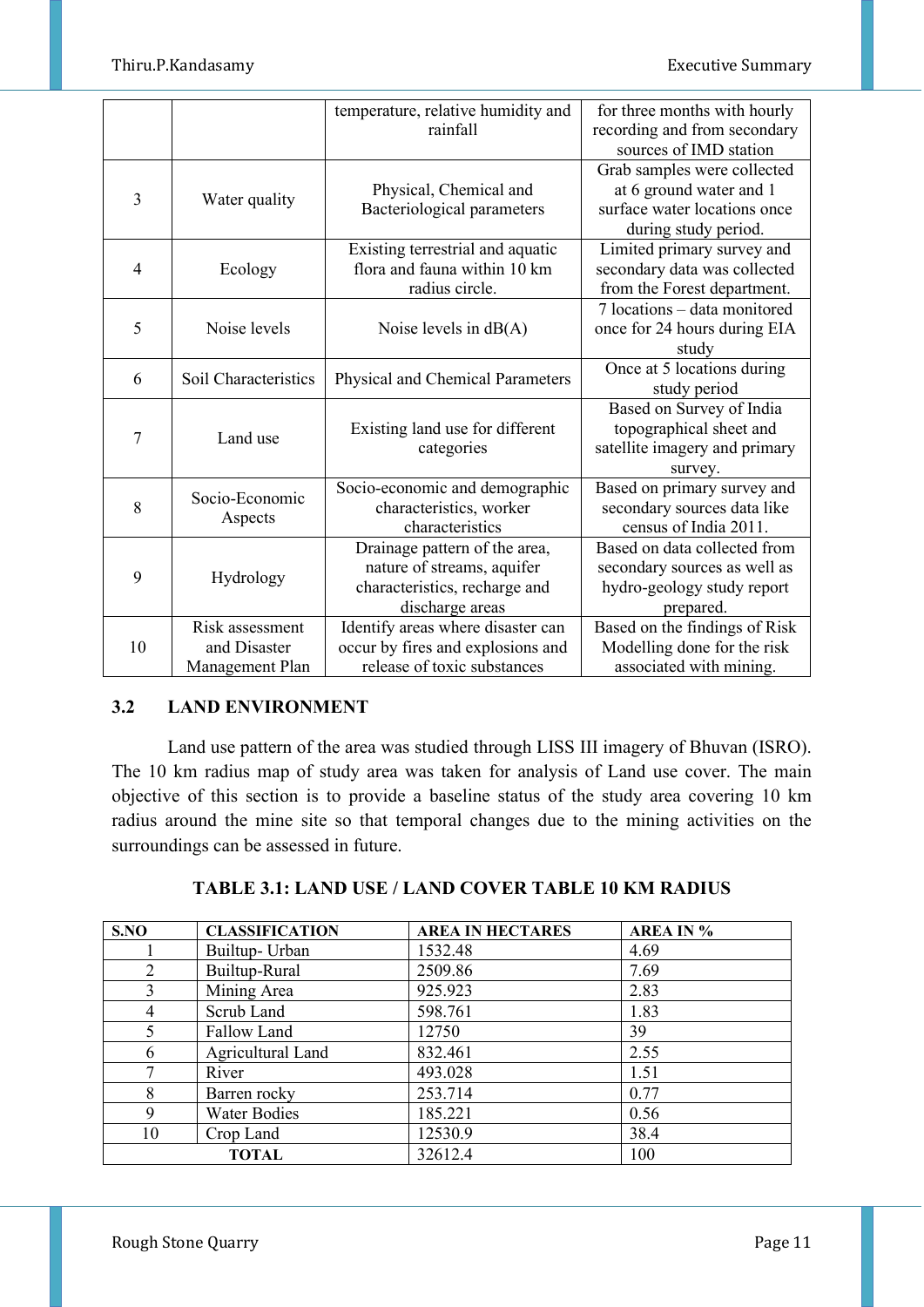From the above Land Use Map, Pie Diagram and land Use Table; it is inferred that the majority of the land in the study area is Agriculture land (includes, crop land, fallow land) 79.95 % followed by Built-up area (Rural & Urban) 12.38%, Mining area 2.83%, Barren & scrub 2.6% and water bodies (Rivers Stream Canals) is around 2.07 %. The total built up mining area within the study area is 925.923 ha i.e. 2.83 %. The cluster area of 5.27.0 ha contributes about 0.56 % of the total mining area within the study area and this proposed project area of 1.57.0 ha contributes about 0.17 % of the total mining area within the study area. This small percentage of Mining Activities shall not have any significant impact on the environment.

 The project area is situated an elevated terrain and the topography of the area is plain terrain with gradient is towards North and the altitude of the area is 158m AMSL

#### **3.3 SOIL ENVIRONMENT**

 The samples were analysed as per the standard methods prescribed in "Soil Chemical Analysis (M.L. Jackson, 1967) & Department of Agriculture, Cooperation & Farmers Welfare, Ministry of Agriculture & Farmers Welfare, Government of India". The important properties analysed for soil are bulk density, porosity, infiltration rate, pH and Organic matter, kjeldahi Nitrogen, Phosphorous and Potassium

#### **Interpretation & Conclusion**

- Variation in pH of the soil in the study area was found to be 7.66 to 8.39
- Mostly the soils collected from different location in the study area are Sandy loam in texture.
- The bulk density of the soil in the study area ranged between  $1.31 1.63$  g/cc.
- Organic carbon of the soil in the study area ranged between 0.74 1.05 %.
- Available Nitrogen, available phosphorous and potassium content is low.

## **3.4 WATER ENVIRONMENT**

The study area is studded with few tanks that serve as the source of drinking water and also their surplus feeds adjoining tanks. The rainfall over the area is moderate, the rainwater storage in open wells and trenches are in practice over the area and the stored water acts as source of freshwater for couple of months after rainy season.

#### **Surface Water**

#### **Ph:**

The pH varied from 7.38 while turbidity found within the standards (Optimal pH range for sustainable aquatic life is 6.5 to 8.5 pH).

#### **Total Dissolved Solids:**

Total Dissolved Solids varied from 403 mg/l, the TDS mainly composed of carbonates, bicarbonates, Chlorides, phosphates and nitrates of calcium, magnesium, sodium and other organic matter.

#### **Other parameters:**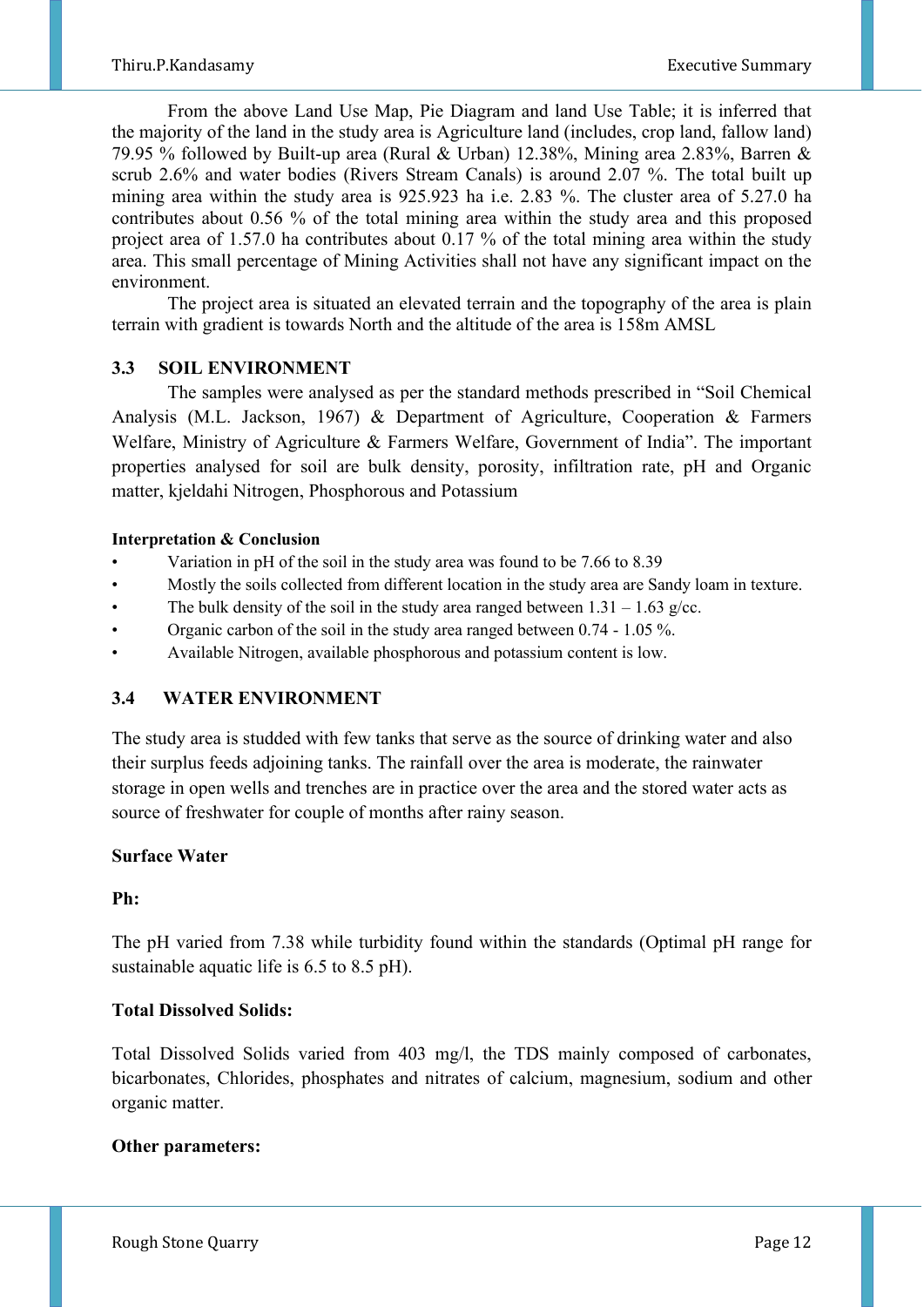Chloride is 85.7 mg/l. Nitrates is 12.7 mg/l, while sulphates is 28.3 mg/l.

Whereas, the micronutrient iron (Fe) ranges from 0.42 mg/kg and whereas the values of zinc (Zn) and copper (Cu) are in Below Detection Limit (BDL).

#### **Ground Water**

The pH of the water samples collected ranged from 7.15 to 7.24 and within the acceptable limit of 6.5 to 8.5. pH, Sulphates and Chlorides of water samples from all the sources are within the limits as per the Standard. On Turbidity, the water samples meet the requirement. The Total Dissolved Solids were found in the range of 220 to 457 mg/l in all samples. The Total hardness varied between 140 to 256 mg/l for all samples.

 On Microbiological parameters, the water samples from all the locations meet the requirement. The parameters thus analysed were compared with IS 10500:2012 and are well within the prescribed limits.

#### **3.5 AIR ENVIRONMENT**

The baseline studies on air environment include identification of specific air pollution parameters and their existing levels in ambient air. The ambient air quality with respect to the study zone of 10 km radius around the proposed quarry forms the baseline information.



#### **FIGURE – 6: WIND ROSE DIAGRAM**

#### **3.6 SUMMARY OF AMBIENT AIR QUALITY**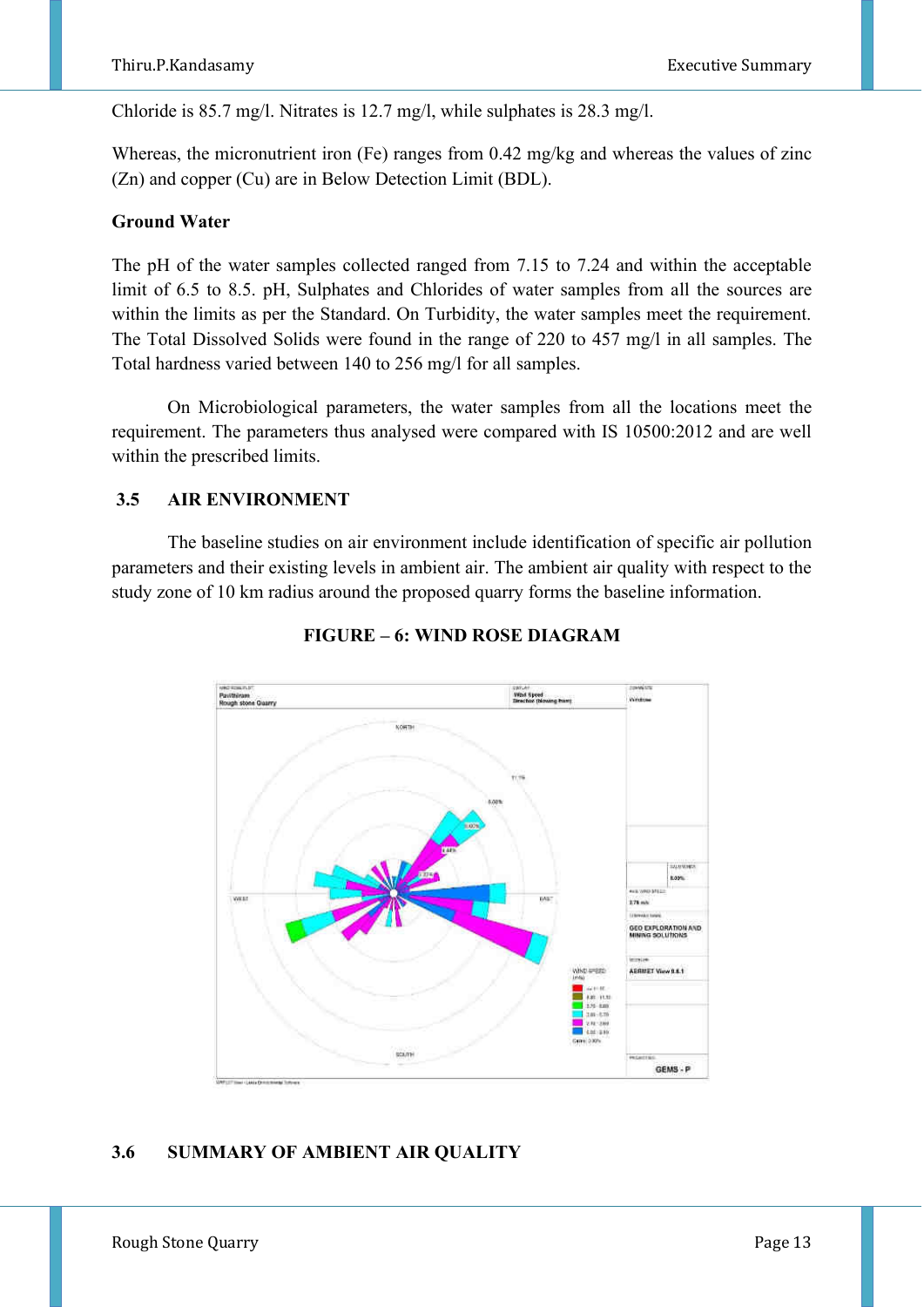As per monitoring data, PM10 ranges from 40.2  $\mu$ g/m3 to 46.7  $\mu$ g/m3, PM2.5 data ranges from 18.2  $\mu$ g/m3 to 26.9  $\mu$ g/m3, SO2 ranges from 8.3  $\mu$ g/m3 to 24.7  $\mu$ g/m3 and NO2 data ranges from 13.2 µg/m3 to 28.4 µg/m3. The concentration levels of the above criteria pollutants were observed to be well within the limits of NAAQS prescribed by CPCB.

# **3.7 NOISE ENVIRONMENT**

- Ambient noise levels were measured at 7 (seven) locations around the proposed project area.
- Noise levels recorded in core zone during day time were from 38.4 42.0  $dB(A)$  Leq and during night time were from  $37.6 - 39.0$  dB (A) Leq.
- Noise levels recorded in buffer zone during day time were from 38.9 39.6  $dB$  (A) Leq and during night time were from 37.6 – 38.5 dB (A) Leq.

The values of noise observed in some of the areas are primarily owing to quarrying activities due to cluster of quarries within 500m radius, movement of vehicles and other anthropogenic activities.

# **3.8 ECOLOGICAL ENVIRONMENT**

There is no Forest land, National Parks, Eco sensitive areas, Wild life sanctuaries within the radius of 10 km. An ecological survey of the study area was conducted particularly with reference to the listing of species and assessment of the existing baseline ecological (terrestrial) condition in the study area.

There is no schedule I species of animals observed within study area as per Wildlife Protection Act 1972 as well as no species is in vulnerable, endangered or threatened category as per IUCN. There is no endangered red list species found in the study area. Hence this small operation over short period of time will not have any significant impact on the surrounding flora and fauna.

# **3.9 SOCIO ECONOMIC ENVIRONMENT**

It includes demographic structure of the area, provision of basic amenities viz., housing, education, health and medical services, occupation, water supply, sanitation, communication, transportation, prevailing diseases pattern as well as feature like temples, historical monuments etc., at the baseline level. This will help in visualizing and predicting the possible impact depending upon the nature and magnitude of the project.

The socio economic study of surveyed villages gives a clear picture of its population, average household size, literacy rate and sex ratio etc. It is also found that a part of population is suffering from lack of permanent job to run their day to day life. Their expectation is to earn some income for their sustainability on a long-term basis.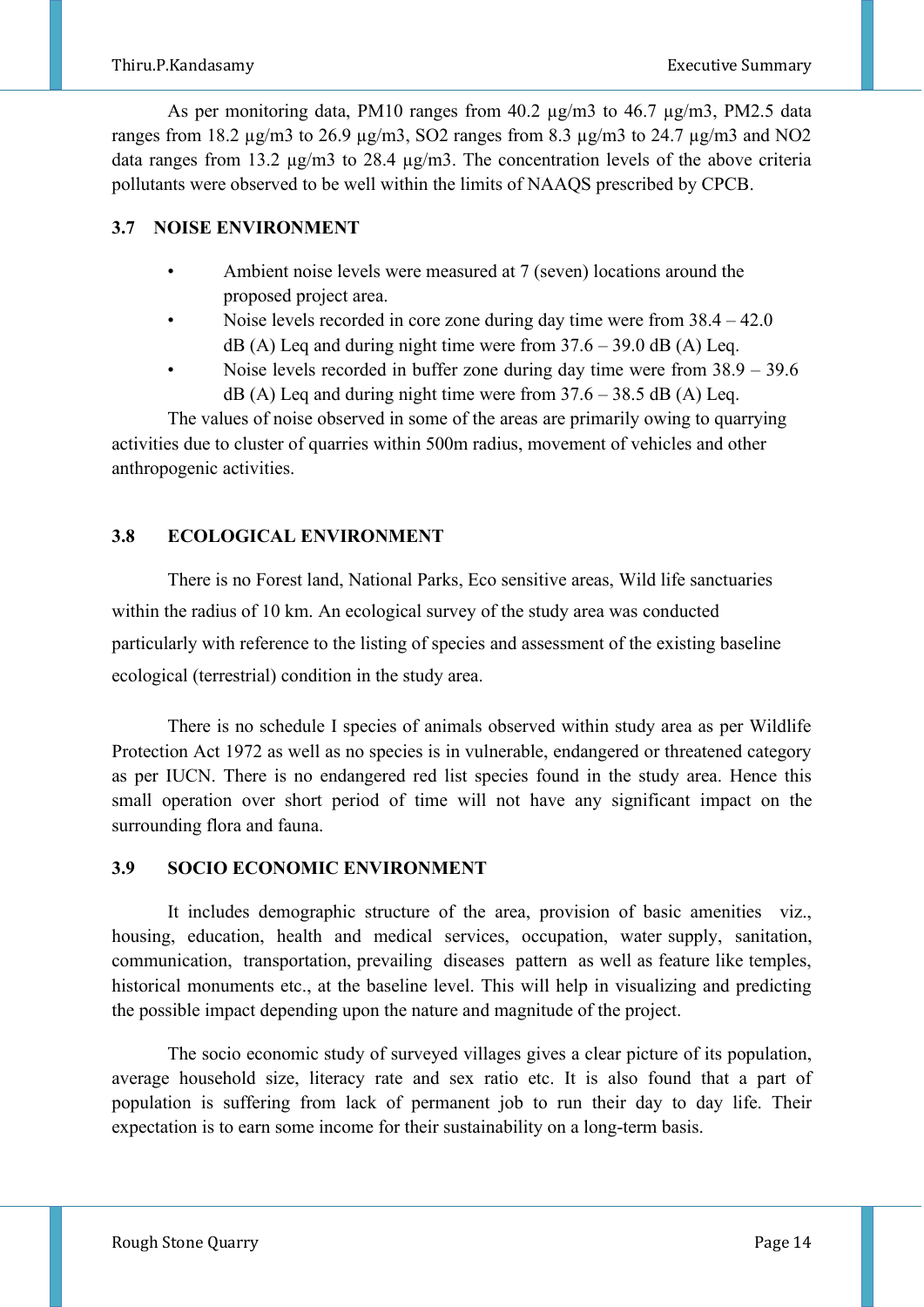The proposed project will aim to provide preferential 26 persons to the local people there by improving the indirect employment opportunity for 40 persons and in turn the social standards will improve.

# **4. ANTICIPATED ENVIRONMENTAL IMPACTS AND MITIGATION MEASURES**

In order to maintain the environmental commensuration with the mining operation, it is essential to undertake studies on the existing environmental scenario and assess the impact on different environmental components. This would help in formulating suitable management plans sustainable resource extraction.

## **4.1 LAND ENVIRONMENT:**

## **ANTICIPATED IMPACT**

The main anticipated impact on the Land Environment due to quarrying operation is change in Landscape, change in Land – use Pattern. The total area applied for quarry lease is 1.57.0 ha.

# **MITIGATION MEASURES**

Due to the quarrying activities, the land use pattern will be altered. In order to minimize the adverse effects, the following control measures will be implemented:

- The mining activity will be gradual confined in blocks and excavation will be undertaken progressively along with other mitigative measures like phase wise development of greenbelt etc.
- Construction of garland drains all around the quarry pits and construction of check dam at strategic location in lower elevations to prevent soil erosion due to surface runoff during rainfall and also to collect the storm water for various uses within the proposed area
- Green belt development along the boundary within safety zone. The small quantity of water stored in the mined out pit will be used for greenbelt
- Thick plantation will be carried out on unutilized area, top benches of mined out pits, on safety barrier, etc.,
- At conceptual stage, the land use pattern of the quarry will be changed into Greenbelt area and temporary reservoir
- In terms of aesthetics, natural vegetation surrounding the quarry will be retained (such as in a buffer area i.e., 7.5 m safety barrier and other safety provided) so as to help minimise dust emissions.
- Proper fencing will be carried out at the conceptual stage, Security will be posted round the clock, to prevent inherent entry of the public and cattle.

# **4.2 SOIL ENVIRONMENT**

# **IMPACT ON SOIL ENVIRONMENT**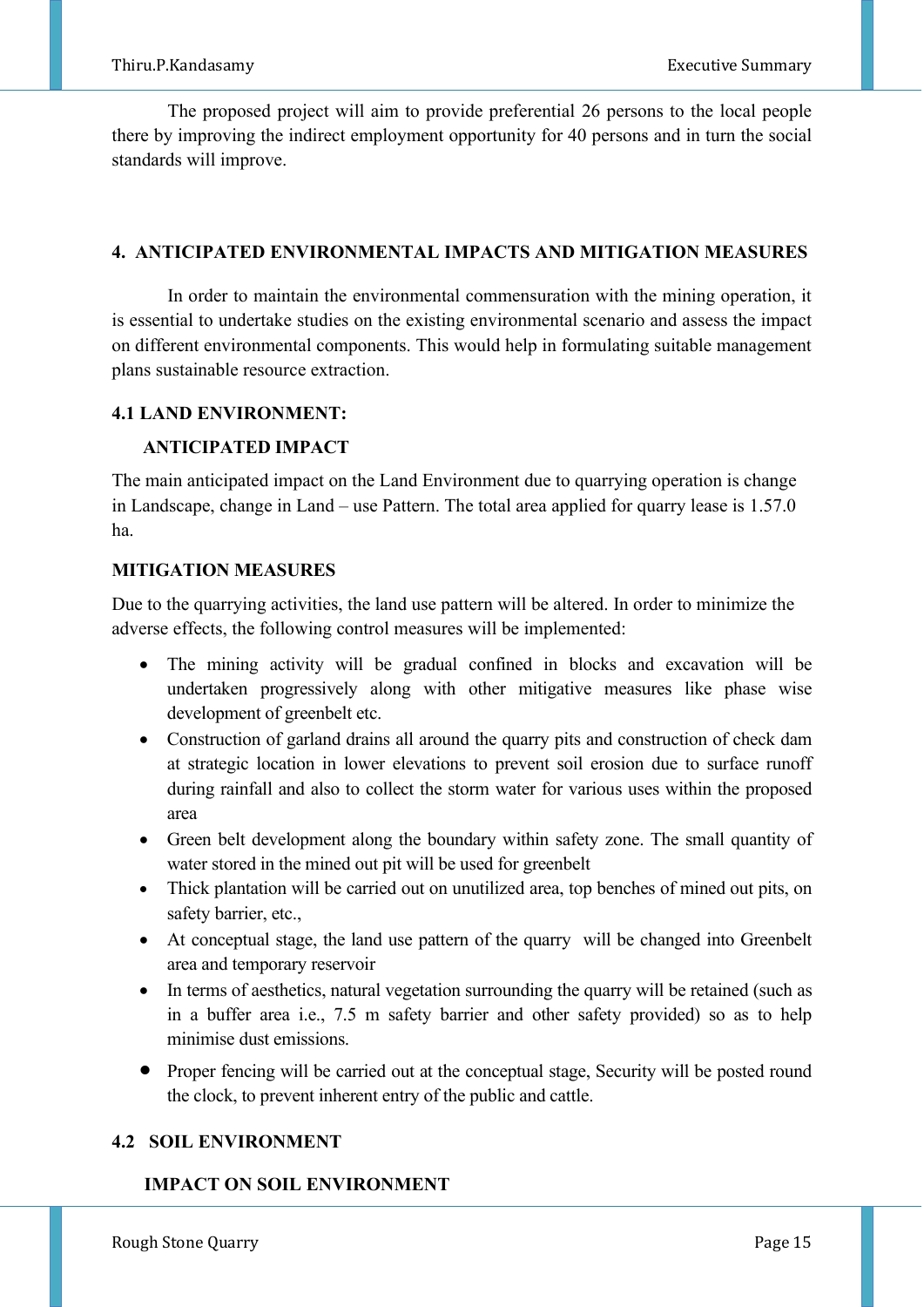• Soil characteristics indicate favourable condition for plant growth. The quantity of topsoil generated for the current plan period of the mine will be  $5,115 \text{ m}^3$ .

# **MITIGATION MEASURES FOR SOIL CONSERVATION**

- The top soil will be preserved in the safety barrier and kept in moisture condition. The preserved top soil will be utilized for greenbelt development in the safety barrier and utilized for plantation on the top bench
- Garland drains will be constructed around the project area to arrest any soil from the quarry area being carried away by the rainwater. This will also avoid the soil erosion and siltation in the mining pits and maintaining the stability of the benches.

## **4.2 WATER ENVIRONMENT**

#### **ANTICIPATED IMPACT ON SURFACE AND GROUND WATER**

The impact due to mining on the water quality is expected to be insignificant because of no use of chemicals or hazardous substances during quarrying process. For the quarrying activity water will be utilized for wire saw cutting (which will be recycled), water sprinkling on haul roads and greenbelt development. The quarrying activity will not intersect ground water table as ultimate depth of the quarry is 41 m  $(40m + 1m)BGL$  and water table is found at a depth of 53m to 50m BGL.

## **MITIGATION MEASURES**

- Garland drains, settling tank will be constructed along the individual mining leases. The Garland drains of the individual leases will be connected to settling tank and after settling the water will be discharged out to the natural drainage
- Rainwater will be collected in sump in the mining pits and will be allowed to store and pumped out to surface setting tank of 15 m x 10m x 3m to remove suspended solids if any. This collected water will be judiciously used for dust suppression onwards and such sites where dust likely to be generated and for developing green belt. The proponent will collect and judicially utilize the rainwater as part of rainwater harvesting
- Providing benches with inner slopes and through a system of drains and channels, allowing rain water to descent into surrounding drains, so as to minimize the effects of erosion & water logging arising out of uncontrolled descent of water.
- Reuse the water collected during storm for dust suppression and greenbelt development within the mines
- Installing interceptor traps/oil separators to remove oils and greases. Water from the tipper wash-down facility and machinery maintenance yard will pass through interceptor traps/oil separators prior to its reuse;
- Using flocculating or coagulating agents to assist in the settling of suspended solids during monsoon seasons;
- Periodic analysis of quarry pit water and ground water quality in nearby villages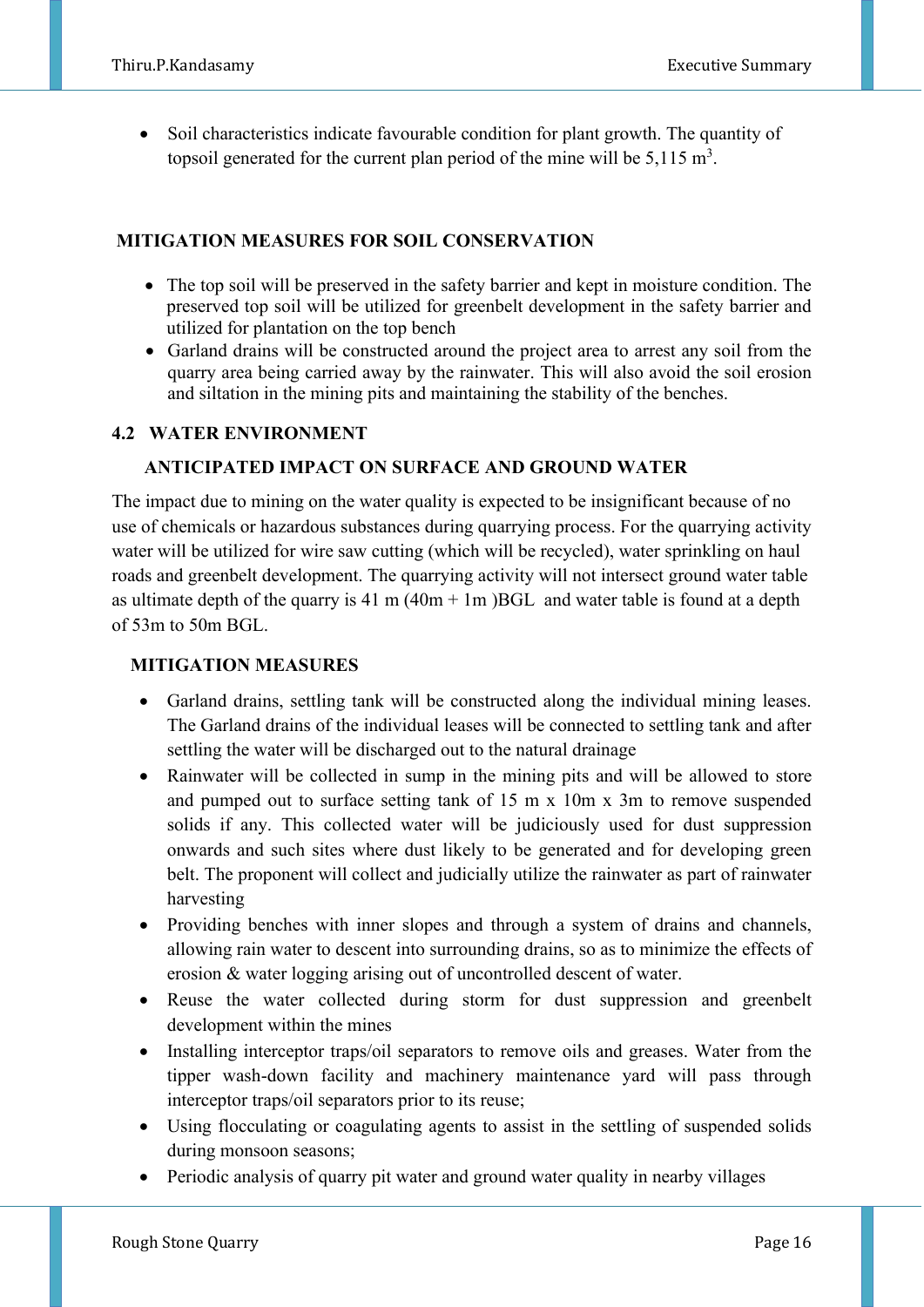- Domestic sewage from site office & urinals/latrines provided in ML is discharged in septic tank followed by soak pits
- Waste water discharge from mine will be treated in settling tanks before using for dust suppression and tree plantation purposes
- De-silting will be carried out before and immediately after the monsoon season
- Regular monitoring and analysing the quality of water in open well, bore wells and surface water

# **4.3 AIR ENVIRONMENT**

## **ANTICIPATED IMPACT**

- During mining, at various stages activities such as excavation, drilling, blasting, and transportation of materials, particular matter (PM), gases such as Sulphur dioxide, oxides of Nitrogen from vehicular exhaust are the main air pollutants.
- Emissions of noxious gases due to incomplete detonation of explosive may sometimes pollute the air.
- The fugitive dust released from the mining operations may cause effect on the mine workers who are directly exposed to the fugitive dust.
- Simultaneously, the air-borne dust may travel to longer distances and settle in the villages located near the mine lease area.

#### **MITIGATION MEASURES**

**Drilling –** To control dust at source, wet drilling will be practiced. Where there is a scarcity of water, suitably designed dust extractor will be provided for dry drilling along with dust hood at the mouth of the drill-hole collar.

#### **Advantages of Wet Drilling:-**

- In this system dust gets suppressed close to its formation. Dust suppression become very effective and the work environment will be improved from the point of occupational comfort and health.
- Due to dust free atmosphere, the life of engine, compressor etc., will be increased.
- The life of drill bit will be increased.
- The rate of penetration of drill will be increased.
- Due to the dust free atmosphere visibility will be improved resulting in safer working conditions.

## **Blasting –**

- Establish time of blasting to suit the local conditions and water sprinkling on blasting face
- Avoid blasting i.e., when temperature inversion is likely to occur and strong wind blows towards residential areas
- Controlled blasting include Adoption of suitable explosive charge and short delay detonators, adequate stemming of holes at collar zone and restricting blasting to a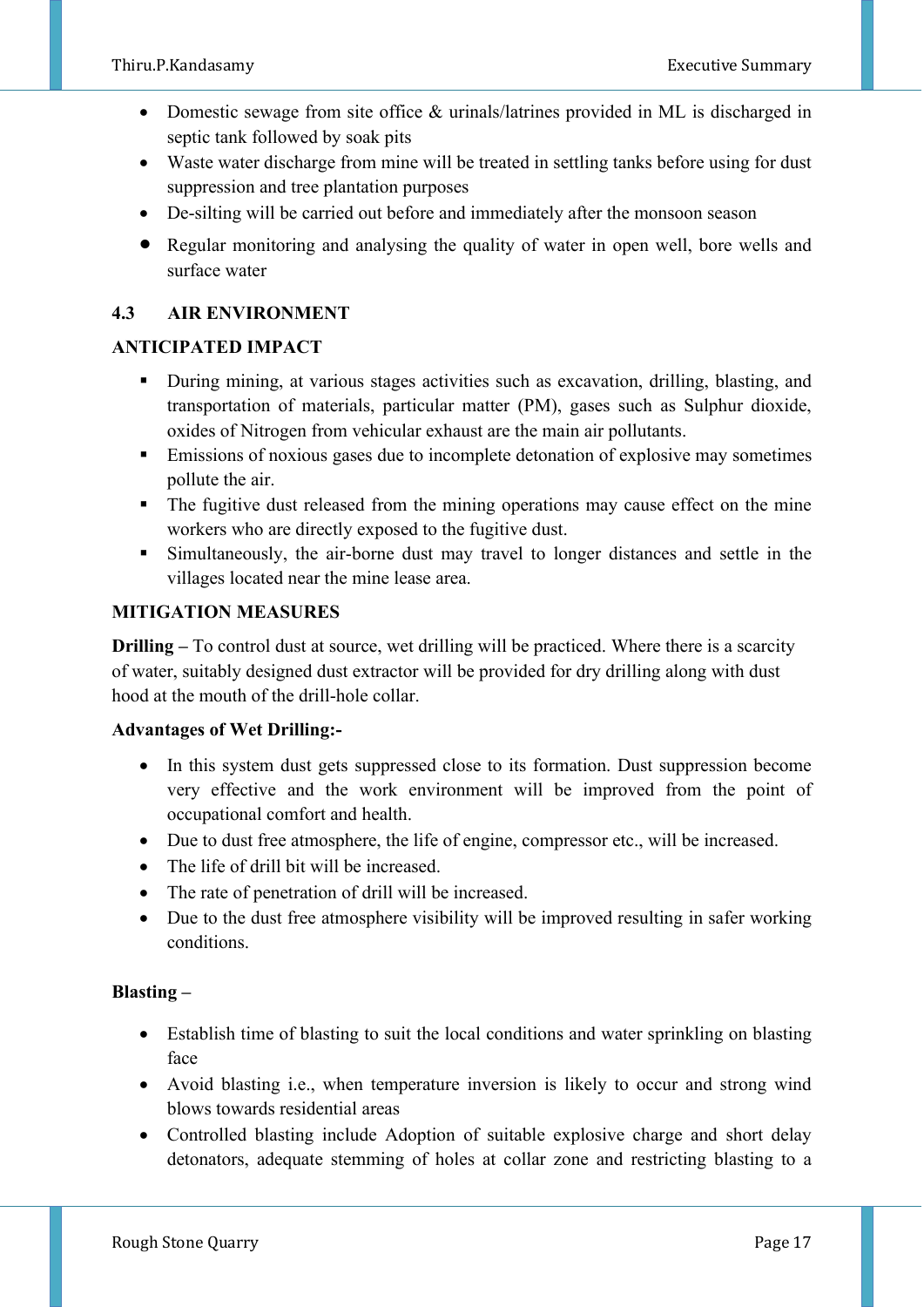particular time of the day i.e. at the time lunch hours, controlled charge per hole as well as charge per round of hole

- Before loading of material water will be sprayed on blasted material
- Dust mask will be provided to the workers and their use will be strictly monitored

# **Haul Road & Transportation –**

- Water will be sprinkled on haul roads twice a day to avoid dust generation during transportation
- Transportation of material will be carried out during day time and material will be covered with taurpaulin
- The speed of tippers plying on the haul road will be limited below 20 km/hr to avoid generation of dust.
- Water sprinkling on haul roads & loading points will be carried out twice a day
- Main source of gaseous pollution will be from vehicle used for transportation of mineral; therefore weekly maintenance of machines improves combustion process & makes reduction in the pollution.
- The un-metalled haul roads will be compacted weekly before being put into use.
- Over loading of tippers will be avoided to prevent spillage.
- It will be ensured that all transportation vehicles carry a valid PUC certificate
- Grading of haul roads and service roads to clear accumulation of loose materials

## **Green Belt –**

- Planting of trees all along main mine haul roads and regular grading of haul roads will be practiced to prevent the generation of dust due to movement of dumpers/trucks
- Green belt of adequate width will be developed around the project areas

## **Occupational Health –**

- Dust mask will be provided to the workers and their use will be strictly monitored
- Annual medical check-ups, trainings and campaigns will be arranged to ensure awareness about importance of wearing dust masks among all mine workers & tipper drivers
- Ambient Air Quality Monitoring will be conducted six month once to assess effectiveness of mitigation measures proposed

# **4.4 NOISE ENVIRONMENT**

## **ANTICIPATED IMPACT**

Noise pollution poses a major health risk to the mine workers. Following are the sources of noise in the existing open cast mine project are being observed such as Drilling, & Blasting, Loading and during movement of vehicles.

## **MITIGATION MEASURES**

• Usage of sharp drill bits while drilling which will help in reducing noise;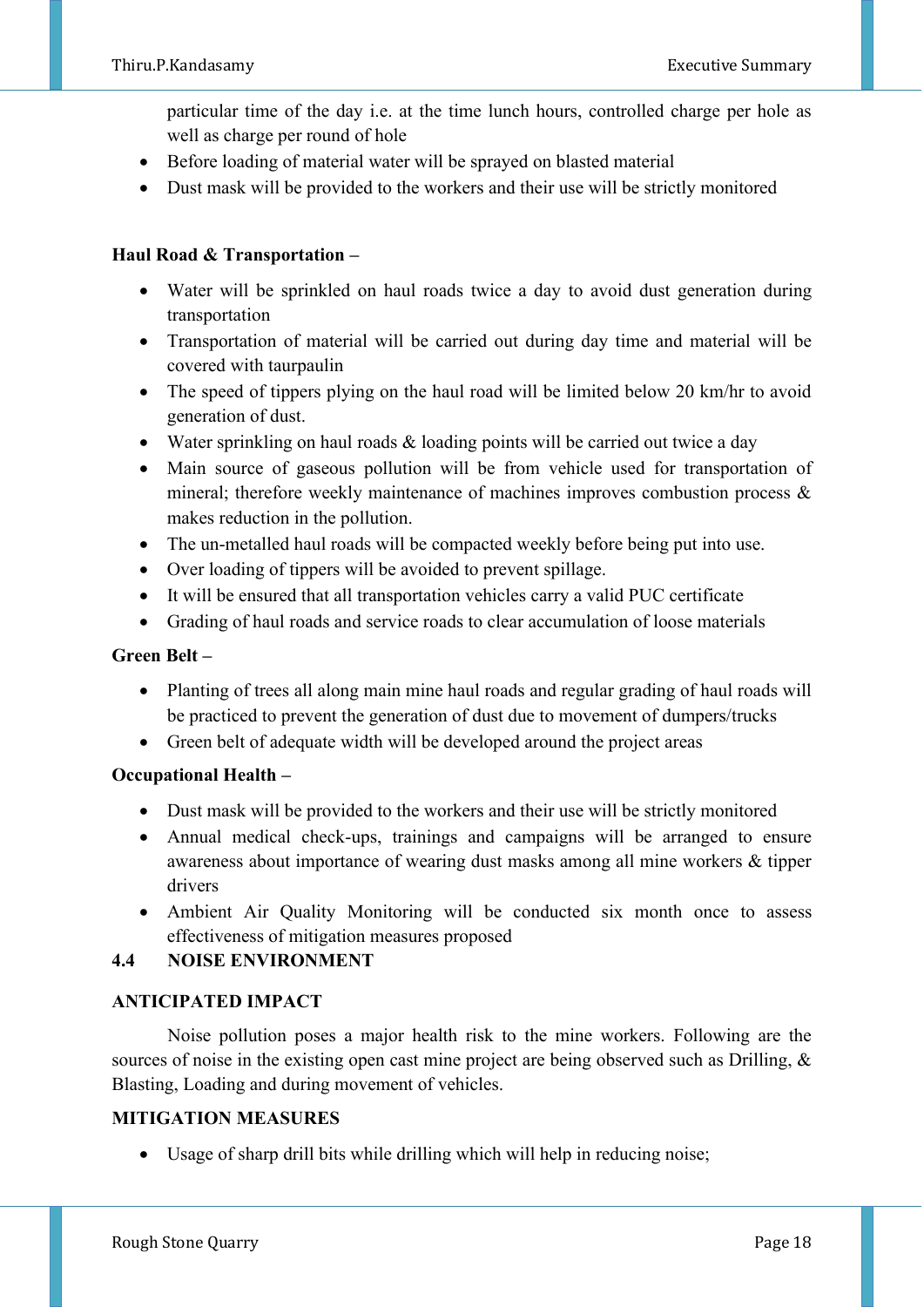- Secondary blasting will be totally avoided and hydraulic rock breaker will be used for breaking boulders;
- Controlled blasting with proper spacing, burden, stemming and optimum charge/delay will be maintained;
- The blasting will be carried out during favourable atmospheric condition and less human activity timings by using nonelectrical initiation system;
- Proper maintenance, oiling and greasing of machines will be done every week to reduce generation of noise;
- Provision of sound insulated chambers for the workers working on machines (HEMM) producing higher levels of noise;
- Silencers / mufflers will be installed in all machineries;
- Green Belt/Plantation will be developed around the project area and along the haul roads. The plantation minimizes propagation of noise;
- Personal Protective Equipment (PPE) like ear muffs/ear plugs will be provided to the operators of HEMM and persons working near HEMM and their use will be ensured though training and awareness.
- Regular medical check–up and proper training to personnel to create awareness about adverse noise level effects.

# **4.5 BIOLOGICAL ENVIRONMENT**

# **ANTICIPATED IMPACT**

There is no Forest land, National Parks, Eco sensitive areas, Wild life sanctuaries within the radius of 10km.

 There are no migratory corridors, migratory avian-fauna, and rare endemic and endangered species. There are no wild animals in the area. No breeding and nesting site were identified in project site. No National park and Wildlife Sanctuary found within 10km radius. The dumps / bunds around the mine itself act as a good barrier for entry of stray animals. In the post mining stage, barbed wire fencing is proposed all around the mined-out void to prevent fall of animals in the mine pits.

## **MITIGATION MEASURES**

 To reduce the adverse effects on natural flora/fauna status of the area due to deposition of dust generated from mining operations, water sprinkling and water spraying systems will be ensured in all dust prone areas to arrest dust generation. Methodical and wellplanned plantation scheme will be carried out.

| Year | No. of tress<br>proposed to be<br>planted | <b>Survival</b><br>$\frac{0}{0}$ | Area to be<br>covered sq.m | Name of the<br>species | No. of trees<br>expected to be<br>grown |
|------|-------------------------------------------|----------------------------------|----------------------------|------------------------|-----------------------------------------|
|      | 45                                        | 80%                              | 400                        |                        | 36                                      |
| П    | 45                                        | 80%                              | 400                        | Neem/Casuarina         | 36                                      |
| Ш    | 45                                        | 80%                              | 400                        |                        | 36                                      |
| IV   | 45                                        | 80%                              | 400                        |                        | 36                                      |

#### **GREENBELT DEVELOPMENT PLAN**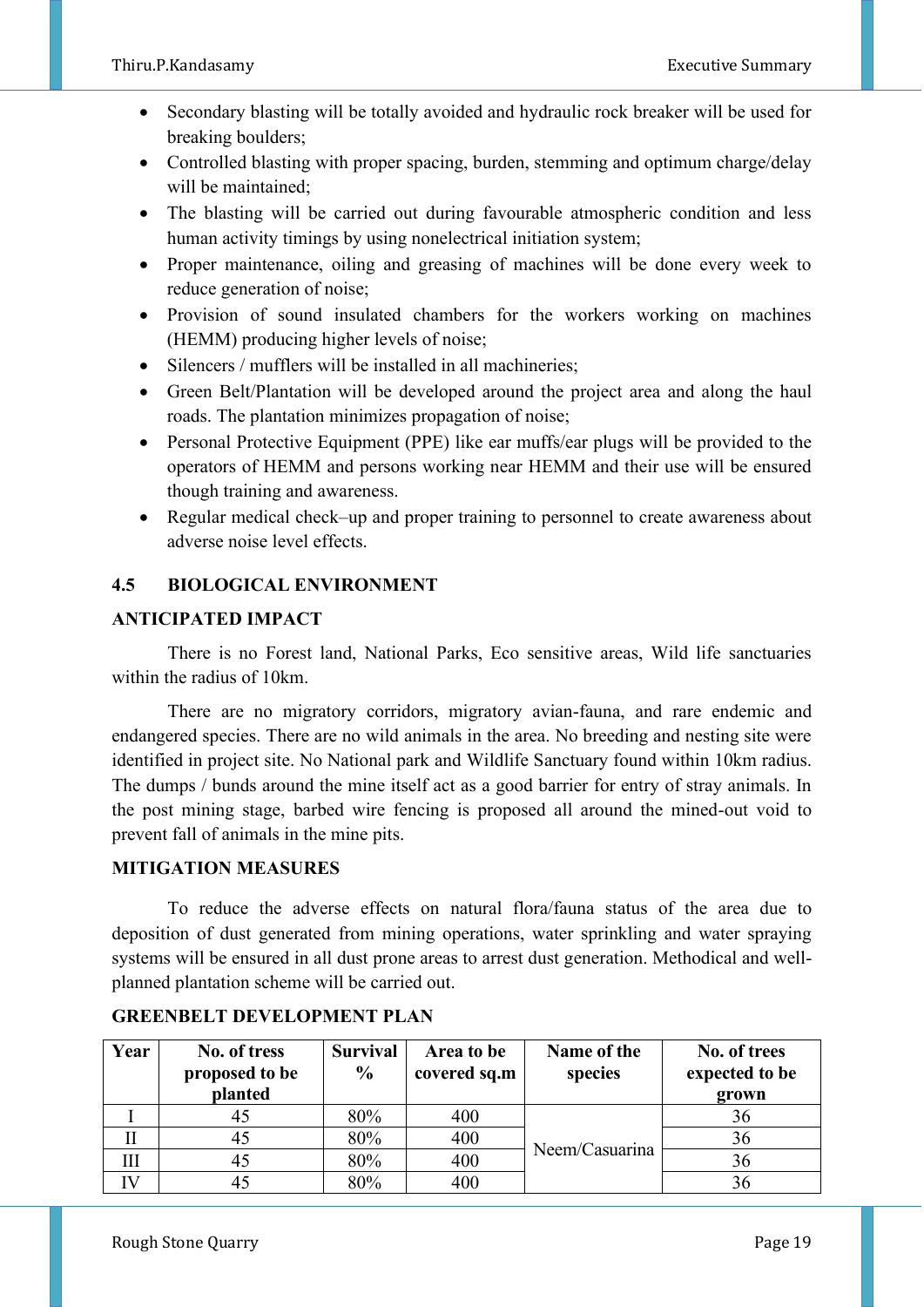| -- | ∕00 ∂<br>л. | . |  |
|----|-------------|---|--|

#### **4.6 SOCIO ECONOMIC ENVIRONMENT**

#### **ANTICIPATED IMPACT**

Employment generation due to the project will provide direct employment for about 43 persons and indirectly will get employment around 70 persons.

#### **MITIGATION MEASURES**

- Good maintenance practices will be adopted for plant machinery and equipment, which will help to avert potential noise problems.
- Green belt will be developed in and around the project site as per Central Pollution Control Board (CPCB) guidelines.
- Appropriate air pollution control measure will be taken to minimize the environmental impact within the core zone.
- For the safety of workers, personal protective appliances like hand gloves, helmets, safety shoes, goggles, aprons, nose masks and ear protecting devices will be provided as per mines act and rules.
- Benefit to the State and the Central governments through financial revenues by way of royalty, tax, DMF, NMET etc, from this project directly and indirectly.

#### **5. ANALYSIS OF ALTERNATIVES (TECHNOLOGY AND SITE)**

The site has been selected based on geological investigation and exploration as below:

- Occurrence of minerals at the specific site.
- Transportation facility for materials & manpower.
- Overall impact on environment and mitigation feasibility
- Socio economic background.

Enough infrastructure exists and lesser resources are required to be deployed. Since, any further construction for infrastructure is not required and hence does not affect the environment considerably. The mineral deposits are site specific in nature; hence question of seeking alternate site does not arise for this project.

## **6. ENVIRONMENT MONITORING PROGRAM**

Usually an impact assessment study is carried over short period of time and the data cannot bring out all variations induced by natural or human activities. Hence regular monitoring program of Environmental parameters is essential to take into account the changes in the Environment.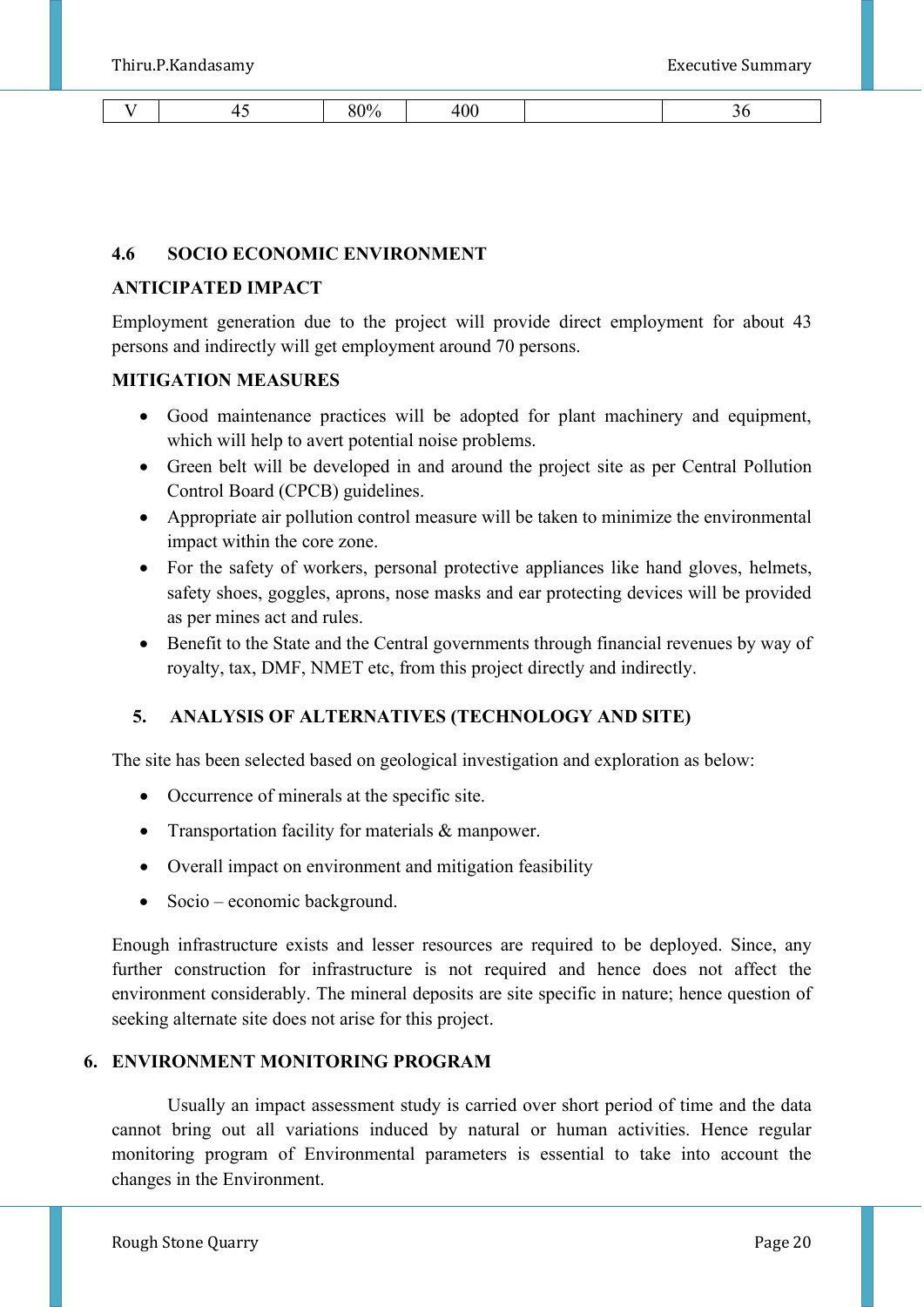The Objective of Monitoring -

- $\overline{\phantom{a}}$  To check or assess the efficiency of the controlling measures;
- ÷ To establish a data base for future impact assessment studies.

## **6.1 ENVIRONMENTAL MONITORING CELL**



#### **6.2 POST ENVIRONMENTAL CLEARANCE MONITORING SCHEDULE**

| S.<br>No. | Environment<br>Attributes   | Location                                                                       | Monitoring        |                                    | Parameters                                                                             |
|-----------|-----------------------------|--------------------------------------------------------------------------------|-------------------|------------------------------------|----------------------------------------------------------------------------------------|
|           |                             |                                                                                | Duration          | Frequency                          |                                                                                        |
| 1         | Air Quality                 | 2 Locations (1 Core & 1<br>Buffer)                                             | 24 hours          | Once in 6<br>months                | Fugitive Dust,<br>$PM_{2.5}$ , $PM_{10}$ , $SO_2$<br>and $NOx$ .                       |
| 2         | Meteorology                 | At mine site before start of Air<br>Quality Monitoring & IMD<br>Secondary Data | Hourly /<br>Daily | Continuous<br>online<br>monitoring | Wind speed,<br>Wind direction,<br>Temperature,<br>Relative<br>humidity and<br>Rainfall |
| 3         | Water Quality<br>Monitoring | 2 Locations (1SW & 1 GW)                                                       |                   | Once in 6<br>months                | Parameters<br>specified under<br>IS:10500, 1993<br>& CPCB Norms                        |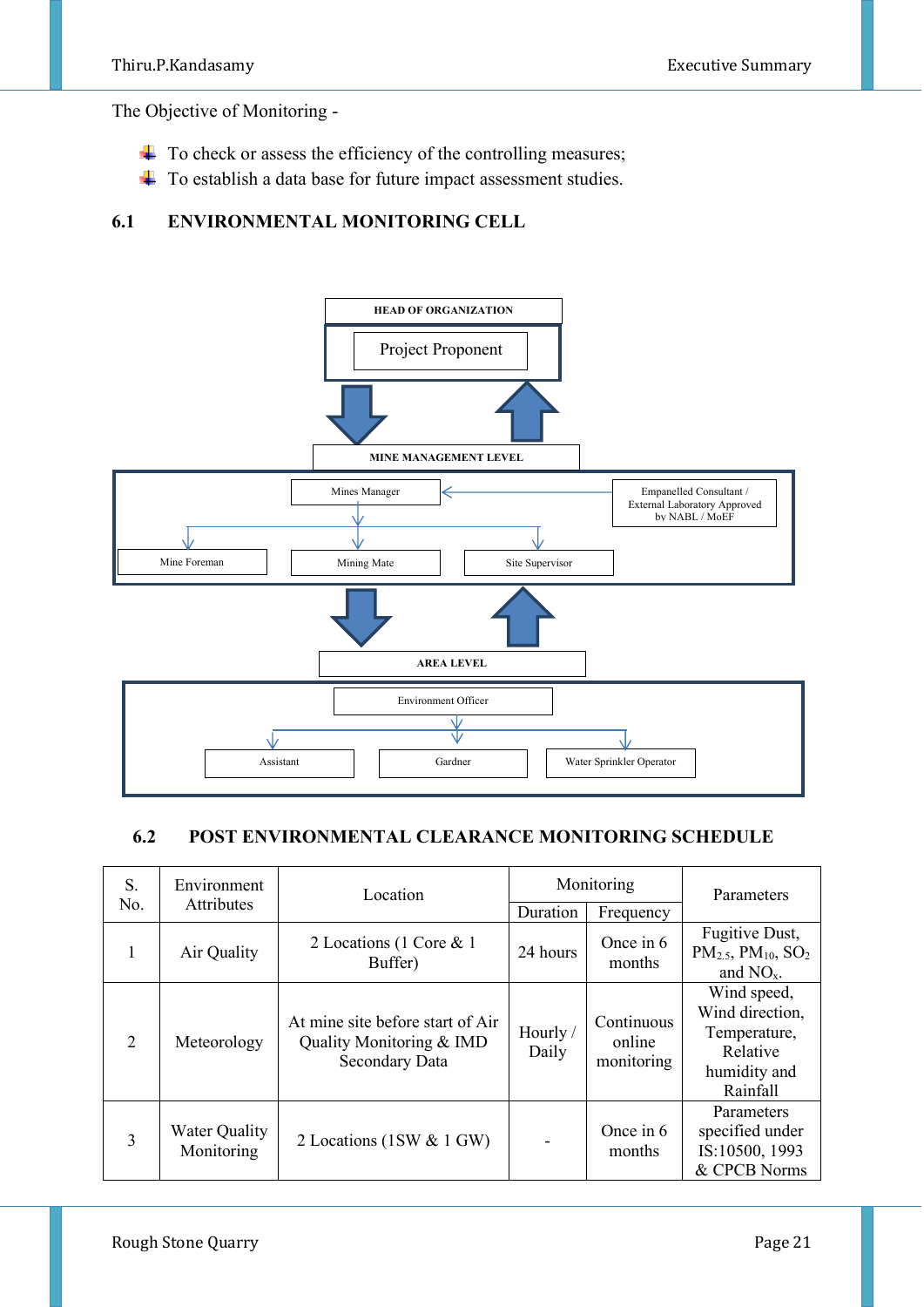| 4 | Hydrology | Water level in open wells in<br>buffer zone around 1 km at<br>specific wells |                    | Once in 6<br>months             | Depth in bgl                                |
|---|-----------|------------------------------------------------------------------------------|--------------------|---------------------------------|---------------------------------------------|
| 5 | Noise     | 2 Locations (1 Core & 1<br>Buffer)                                           | Hourly<br>$-1$ Day | Once in 6<br>months             | Leq, Lmax,<br>Lmin, Leq Day<br>& Leq Night  |
| 6 | Vibration | At the nearest habitation (in<br>case of reporting)                          |                    | During<br>blasting<br>Operation | Peak Particle<br>Velocity                   |
| 7 | Soil      | 2 Locations (1 Core & 1<br>Buffer)                                           |                    | Once in six<br>months           | Physical and<br>Chemical<br>Characteristics |
| 8 | Greenbelt | Within the Project Area                                                      | Daily              | Monthly                         | Maintenance                                 |

#### **7. ADDITIONAL STUDIES**

#### **7.1 RISK ASSESSMENT**

The methodology for the risk assessment has been based on the specific risk assessment guidance issued by the Directorate General of Mine Safety (DGMS), Dhanbad, vide Circular No.13 of 2002, dated 31<sup>st</sup> December, 2002. The DGMS risk assessment process is intended to identify existing and probable hazards in the work environment and all operations and assess the risk levels of those hazards in order to prioritize those that need immediate attention. Further, mechanisms responsible for these hazards are identified and their control measures, set to timetable are recorded along with pinpointed responsibilities.

The whole quarry operation will be carried out under the direction of a Qualified Competent Mine Manager holding certificate of competency to manage a metalliferous mine granted by the DGMS, Dhanbad. Risk Assessment is all about prevention of accidents and to take necessary steps to prevent it from happening.

#### **7.2 DISASTER MANAGEMENT PLAN**

 The objective of the Disaster Management Plan is to make use of the combined resources of the mine and the outside services to achieve the following:

- $\overline{\phantom{a}}$  Rescue and medical treatment of casualties;
- $\triangleq$  Safeguard other people;
- $\overline{\text{I}}$  Minimize damage to property and the environment;
- Initially contain and ultimately bring the incident under control;
- Secure the safe rehabilitation of affected area; and
- $\ddot{\phantom{1}}$  Preserve relevant records and equipment for the subsequent inquiry into the cause and circumstances of the emergency

## **7.3 CUMULATIVE IMPACT STUDY**

#### **CUMULATIVE PRODUCTION LOAD OF ROUGH STONE**

|  | Quarry |  | Proposed | $\sim$<br>$\mathbf{p}_{\alpha r}$<br>$\mathbf{v}$<br>ັບ<br>. . | $\overline{\phantom{a}}$<br>Jav<br>ינם<br>້ | ber of<br>'NUIT. |
|--|--------|--|----------|----------------------------------------------------------------|---------------------------------------------|------------------|
|--|--------|--|----------|----------------------------------------------------------------|---------------------------------------------|------------------|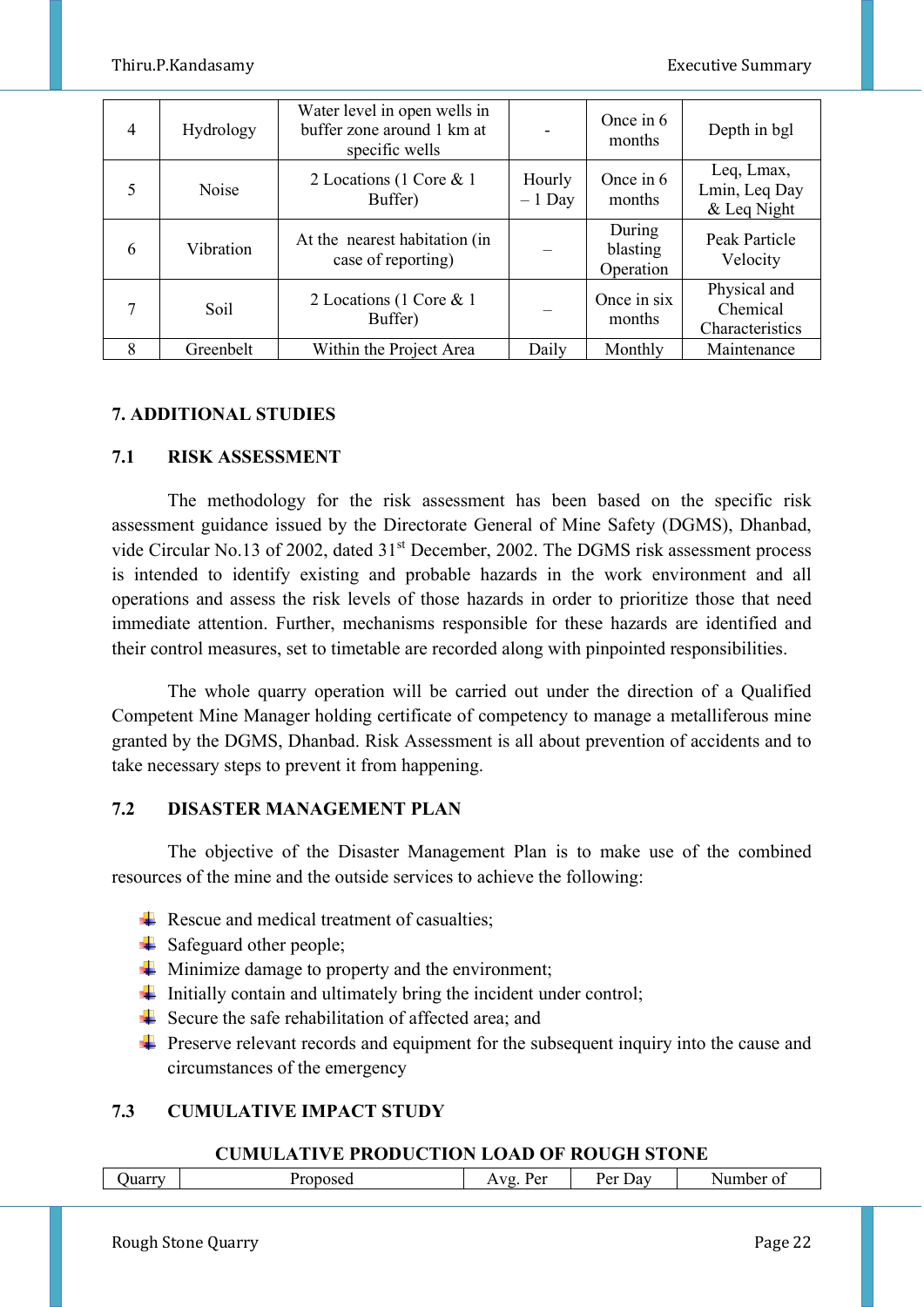|              | 5 Year Mining Plan Period Reserves | Year           | Production     | Lorry Load Per |
|--------------|------------------------------------|----------------|----------------|----------------|
|              | in $m3$                            | Production     | m <sup>3</sup> | Day            |
|              |                                    | m <sup>3</sup> |                |                |
|              | 1,65,730                           | 33,146         | <b>10</b>      |                |
| E1           | 1,82,144                           | 36,429         |                | 10             |
| <b>TOTAL</b> | 3,47,874                           | 69,575         | 231            | 19             |

# **PREDICTED NOISE INCREMENTAL VALUES FROM CLUSTER**

| Location ID                         | Background Value<br>$(Day)$ dB $(A)$ | Incremental<br>Value $dB(A)$ | Total<br>Predicted<br>dB(A) | Residential Area<br>Standards $dB(A)$ |  |
|-------------------------------------|--------------------------------------|------------------------------|-----------------------------|---------------------------------------|--|
| <b>Habitation Near</b><br>$P1-550m$ | 46.3                                 | 45.3                         | 48.8                        |                                       |  |
| <b>Habitation Near</b><br>E1        | 44.6                                 | 46.4                         | 48.6                        | 55                                    |  |

# **NEAREST HABITATION FROM EACH MINE**

| <b>Location ID</b>        | <b>Distance in Meters</b> |
|---------------------------|---------------------------|
| <b>Habitation Near P1</b> | 550m North West           |
| <b>Habitation Near E1</b> | 560m North West           |

## **GROUND VIBRATIONS AT 2 MINES**

| <b>Location ID</b> | <b>Maximum Charge in kgs</b> | <b>Nearest Habitation in m</b> | $PPV$ in $m/ms$ |
|--------------------|------------------------------|--------------------------------|-----------------|
| D1                 |                              | 550 North West                 | 0.456           |
| F.                 |                              | 560 North West                 | 0.296           |

#### **SOCIO ECONOMIC BENEFITS FROM 2 MINES**

|       | <b>Project Cost</b>  | CER $\omega$ 2% |
|-------|----------------------|-----------------|
| D1    | Rs. $60,10,100/$ -   | $1,20,500/-$    |
| E1    | Rs. 52,10,000        | $1,04,200/-$    |
| Total | Rs. $1,12,20,100$ /- | $2,24,700$ /-   |

#### **EMPLOYMENT BENEFITS FROM 2 MINES**

|                | <b>Direct Employment</b> | <b>Indirect Employment</b> |
|----------------|--------------------------|----------------------------|
| D <sup>1</sup> | $26$ Nos                 | $40$ Nos                   |
|                | $18$ Nos                 | $30$ Nos                   |
| <b>Total</b>   | <b>44 Nos</b>            | <b>70 Nos</b>              |

## **8. PROJECT BENEFITS**

P. Kandasamy Rough Stone Quarry aims to produce about  $1,65,730$  m<sup>3</sup> of Rough Stone over a period of 5 Years. This will enhance the socio-economic activities in the adjoining areas and will result in the following benefits